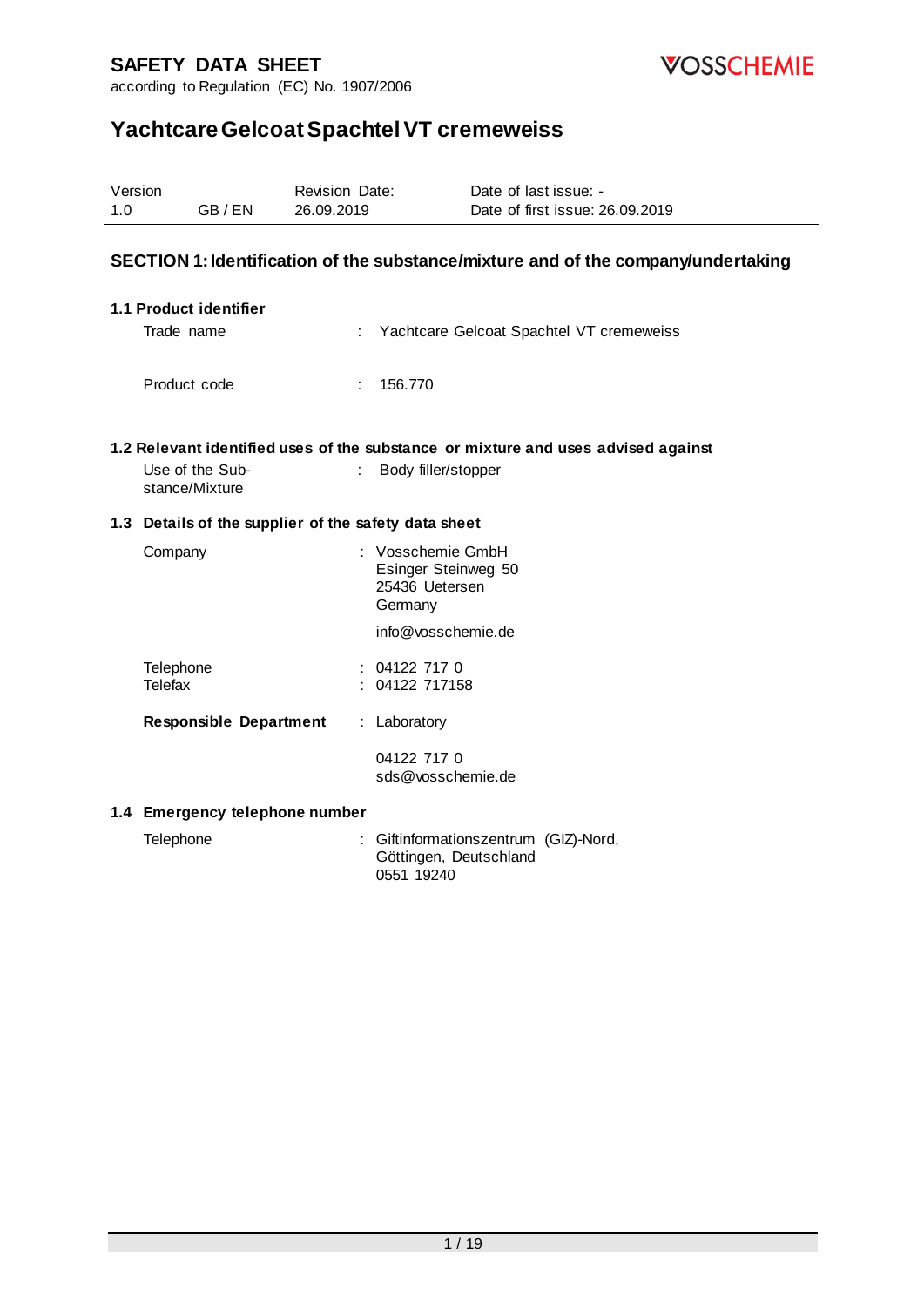

according to Regulation (EC) No. 1907/2006

# **Yachtcare Gelcoat Spachtel VT cremeweiss**

| Version |       | <b>Revision Date:</b> | Date of last issue: -           |
|---------|-------|-----------------------|---------------------------------|
| 1.0     | GB/EN | 26.09.2019            | Date of first issue: 26.09.2019 |

#### **SECTION 2: Hazards identification**

#### **2.1 Classification of the substance or mixture**

| Classification (REGULATION (EC) No 1272/2008) |                                      |
|-----------------------------------------------|--------------------------------------|
| Flammable liquids, Category 3                 | H226: Flammable liquid and vapour.   |
| Skin irritation, Category 2                   | H315: Causes skin irritation.        |
| Eye irritation, Category 2                    | H319: Causes serious eye irritation. |

#### **2.2 Label elements**

#### **Labelling (REGULATION (EC) No 1272/2008)**

Hazard pictograms



| Signal word                   | Warning          |                                                                                                                                                               |
|-------------------------------|------------------|---------------------------------------------------------------------------------------------------------------------------------------------------------------|
| Hazard statements             | H226<br>H315     | Flammable liquid and vapour.<br>Causes skin irritation.<br>H319 Causes serious eye irritation.                                                                |
| Precautionary statements<br>÷ | P101             | If medical advice is needed, have product container or<br>label at hand.                                                                                      |
|                               | P <sub>102</sub> | Keep out of reach of children.                                                                                                                                |
|                               |                  | <b>Prevention:</b>                                                                                                                                            |
|                               | P210             | Keep away from heat, hot surfaces, sparks, open<br>flames and other ignition sources. No smoking.                                                             |
|                               | P280             | Wear protective gloves/ protective clothing/ eye protec-<br>tion/ face protection.                                                                            |
|                               | Response:        |                                                                                                                                                               |
|                               |                  | P305 + P351 + P338 IF IN EYES: Rinse cautiously with wa-<br>ter for several minutes. Remove contact lenses, if pre-<br>sent and easy to do. Continue rinsing. |
|                               |                  | If eye irritation persists: Get medical advice/<br>P337 + P313<br>attention.                                                                                  |
|                               | Storage:         |                                                                                                                                                               |
|                               |                  | P403 + P235<br>Store in a well-ventilated place. Keep cool.                                                                                                   |
|                               | Disposal:        |                                                                                                                                                               |
|                               | P <sub>501</sub> | Dispose of contents/container to an approved facility in<br>accordance with local, regional, national and interna-<br>tional regulations.                     |

#### **Additional Labelling**

EUH208 Contains Reaction mass of 2,2'-[(4-methylphenyl)imino]bisethanol and Ethanol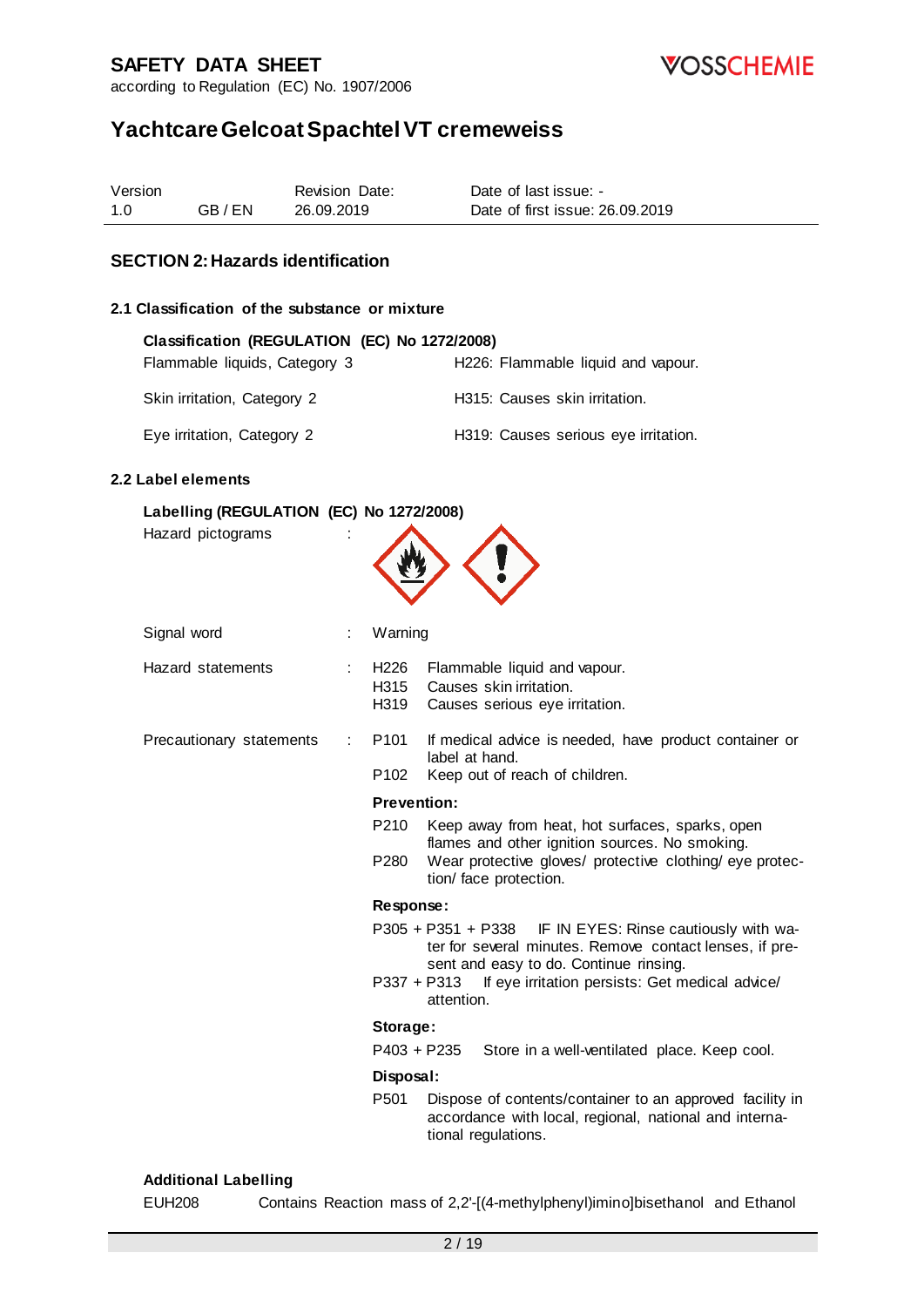

## **Yachtcare Gelcoat Spachtel VT cremeweiss**

| Version |         | <b>Revision Date:</b> | Date of last issue: -           |
|---------|---------|-----------------------|---------------------------------|
| 1.0     | GB / EN | 26.09.2019            | Date of first issue: 26.09.2019 |

2-[[2-(2-hydroxyethoxy)ethyl](4-methylphenyl)amino]-. May produce an allergic reaction.

#### **2.3 Other hazards**

This substance/mixture contains no components considered to be either persistent, bioaccumulative and toxic (PBT), or very persistent and very bioaccumulative (vPvB) at levels of 0.1% or higher.

#### **SECTION 3: Composition/information on ingredients**

#### **3.2 Mixtures**

| Chemical nature | : Mixture |
|-----------------|-----------|
|                 | contains  |
|                 | Resin     |

#### **Components**

| Chemical name                                                                                                                           | CAS-No.<br>EC-No.<br>Index-No.<br>Registration number | Classification                                                                                                     | Concentration<br>(% w/w) |
|-----------------------------------------------------------------------------------------------------------------------------------------|-------------------------------------------------------|--------------------------------------------------------------------------------------------------------------------|--------------------------|
| vinyltoluene                                                                                                                            | 25013-15-4<br>246-562-2<br>01-2119622074-50           | Flam. Liq. 3; H226<br>Acute Tox. 4; H332<br>Skin Irrit. 2; H315<br>Eye Irrit. 2; H319<br>Asp. Tox. 1; H304         | $>= 10 - 20$             |
| Reaction mass of 2,2'-[(4-<br>methylphenyl)imino]bisethanol<br>and Ethanol 2-[[2-(2-<br>hydroxyethoxy)ethyl](4-<br>methylphenyl)amino]- | Not Assigned<br>911-490-9<br>01-2119979579-10         | Acute Tox. 4: H302<br>Skin Irrit. 2; H315<br>Eye Dam. 1; H318<br>Skin Sens. 1B; H317<br>Aquatic Chronic 3;<br>H412 | $>= 0.1 - < 0.25$        |

For explanation of abbreviations see section 16.

### **SECTION 4: First aid measures**

#### **4.1 Description of first aid measures**

| General advice             | : In the case of accident or if you feel unwell, seek medical ad-<br>vice immediately.<br>Move out of dangerous area.<br>Take off contaminated clothing and shoes immediately.<br>Do not leave the victim unattended.<br>Symptoms of poisoning may appear several hours later.<br>Show this safety data sheet to the doctor in attendance. |
|----------------------------|--------------------------------------------------------------------------------------------------------------------------------------------------------------------------------------------------------------------------------------------------------------------------------------------------------------------------------------------|
| Protection of first-aiders | : First Aid responders should pay attention to self-protection<br>and use the recommended protective clothing                                                                                                                                                                                                                              |
| If inhaled                 | Remove person to fresh air. If signs/symptoms continue, get<br>medical attention.<br>If unconscious, place in recovery position and seek medical<br>advice.                                                                                                                                                                                |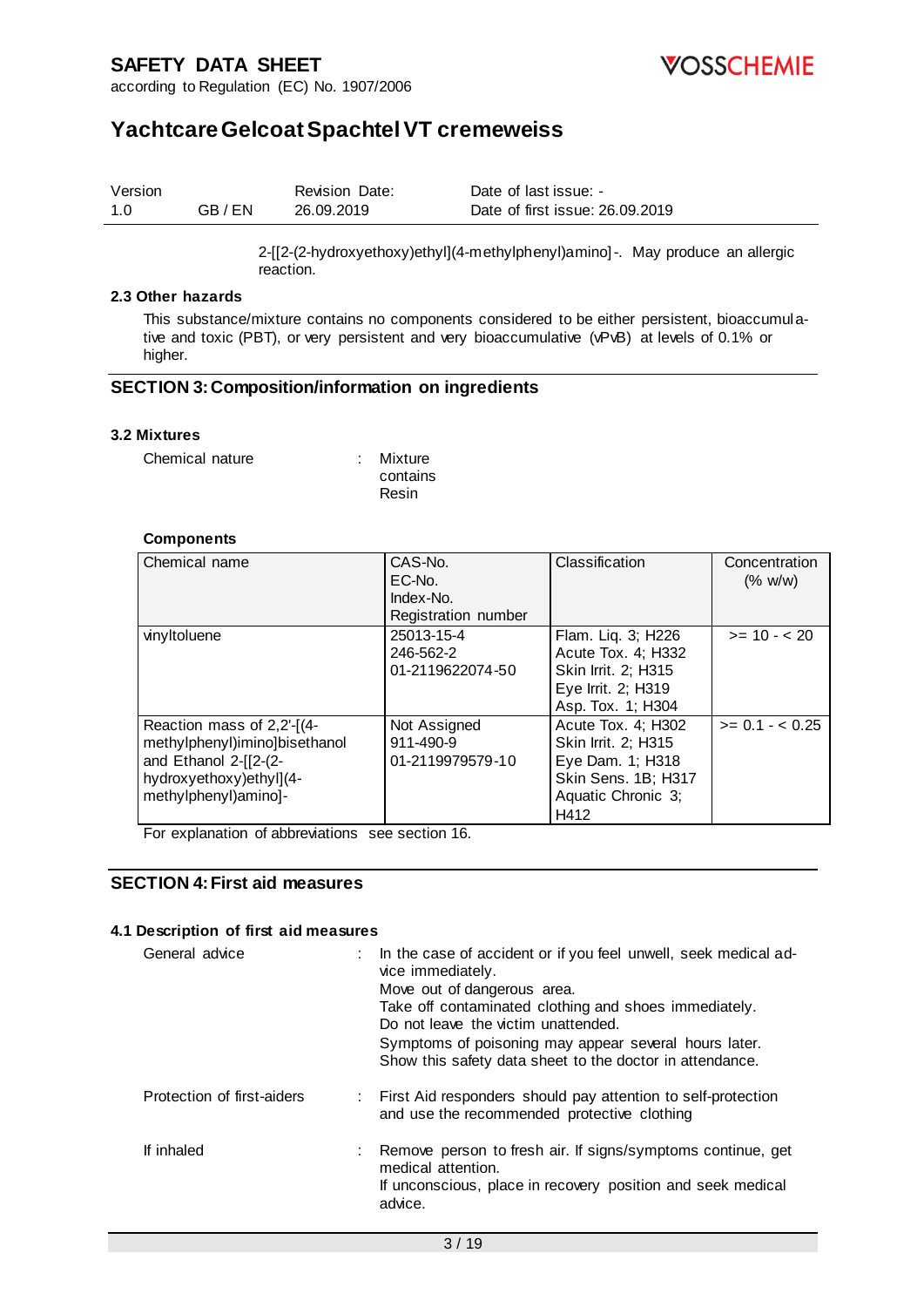

**VOSSCHEMIE** 

|     | Version                                          | Revision Date: | Date of last issue: -                                                                                                                                                                                                 |
|-----|--------------------------------------------------|----------------|-----------------------------------------------------------------------------------------------------------------------------------------------------------------------------------------------------------------------|
| 1.0 | GB/EN                                            | 26.09.2019     | Date of first issue: 26.09.2019                                                                                                                                                                                       |
|     |                                                  |                |                                                                                                                                                                                                                       |
|     | In case of skin contact                          |                | Wash off immediately with soap and plenty of water while<br>removing all contaminated clothes and shoes.<br>Call a physician if irritation develops or persists.                                                      |
|     | In case of eye contact                           |                | Rinse immediately with plenty of water, also under the eyelids,<br>for at least 15 minutes.<br>Keep eye wide open while rinsing.<br>If easy to do, remove contact lens, if worn.<br>Consult a physician.              |
|     | If swallowed                                     | ÷.             | Do NOT induce vomiting.<br>Call a physician immediately.                                                                                                                                                              |
|     |                                                  |                | 4.2 Most important symptoms and effects, both acute and delayed                                                                                                                                                       |
|     | <b>Risks</b>                                     |                | Causes skin irritation.<br>Causes serious eye irritation.                                                                                                                                                             |
|     |                                                  |                | 4.3 Indication of any immediate medical attention and special treatment needed                                                                                                                                        |
|     | Treatment                                        |                | Treat symptomatically.<br>Keep under medical supervision for at least 48 hours.                                                                                                                                       |
|     | <b>SECTION 5: Firefighting measures</b>          |                |                                                                                                                                                                                                                       |
|     |                                                  |                |                                                                                                                                                                                                                       |
|     | 5.1 Extinguishing media                          |                |                                                                                                                                                                                                                       |
|     | Suitable extinguishing media                     |                | Carbon dioxide (CO2)<br>Dry powder<br>Water spray jet<br>Alcohol-resistant foam                                                                                                                                       |
|     | Unsuitable extinguishing<br>media                |                | High volume water jet                                                                                                                                                                                                 |
|     |                                                  |                | 5.2 Special hazards arising from the substance or mixture                                                                                                                                                             |
|     | Specific hazards during fire-<br>fighting        | ÷.             | Build-up of dangerous/toxic fumes possible in cases of<br>fire/high temperature.                                                                                                                                      |
|     | Hazardous combustion prod-<br>ucts               | $\mathcal{L}$  | Hazardous decomposition products due to incomplete com-<br>bustion<br>Carbon monoxide, carbon dioxide and unburned hydrocar-<br>bons (smoke).                                                                         |
|     |                                                  |                |                                                                                                                                                                                                                       |
|     | 5.3 Advice for firefighters                      |                |                                                                                                                                                                                                                       |
|     | Special protective equipment<br>for firefighters | $\mathbb{R}^2$ | In the event of fire, wear self-contained breathing apparatus.<br>Use personal protective equipment.                                                                                                                  |
|     | Further information                              |                | Use water spray to cool unopened containers.<br>Collect contaminated fire extinguishing water separately. This<br>must not be discharged into drains.<br>Fire residues and contaminated fire extinguishing water must |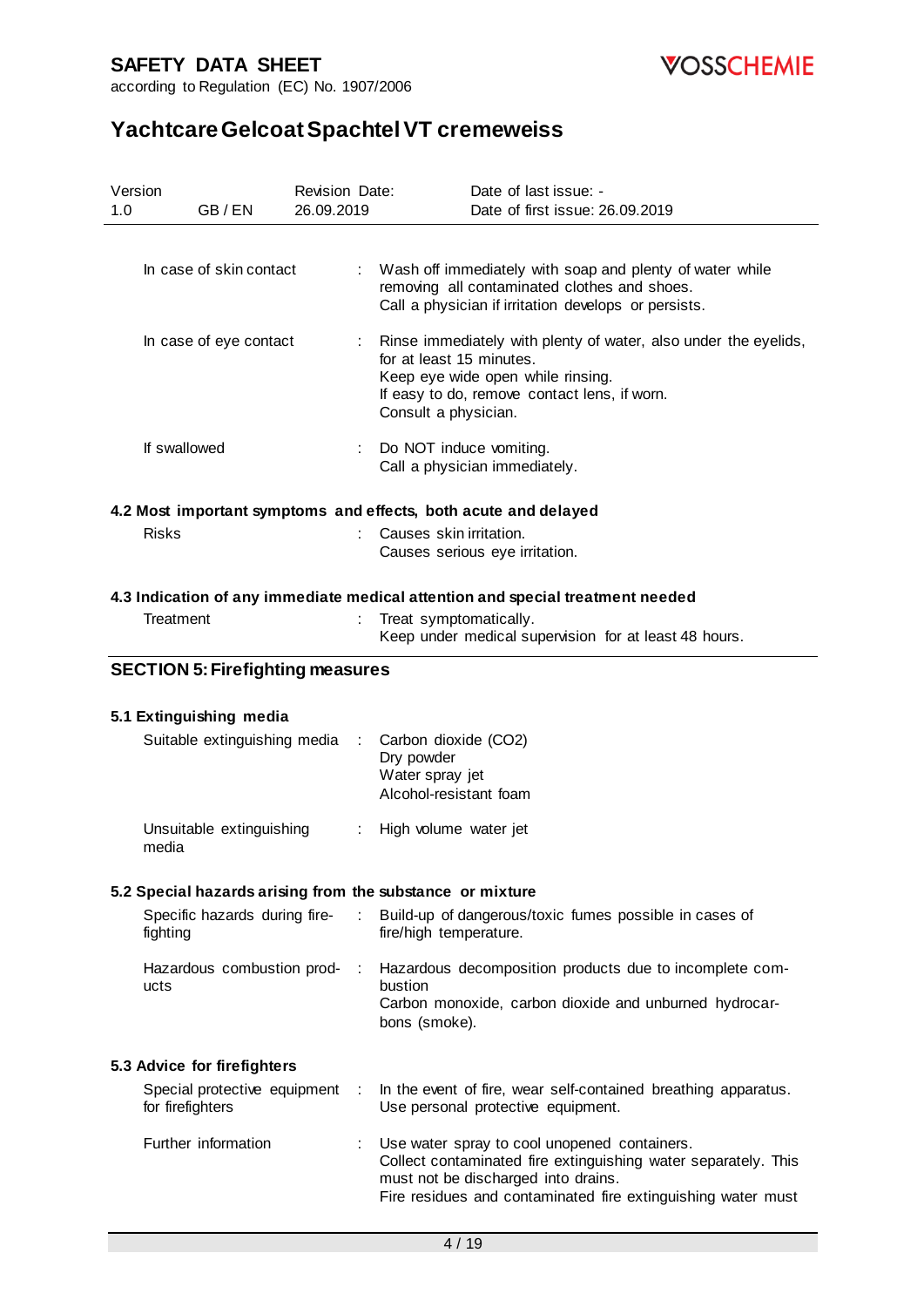

**VOSSCHEMIE** 

# **Yachtcare Gelcoat Spachtel VT cremeweiss**

| Version<br>1.0 | GB/EN                                              | Revision Date:<br>26.09.2019 | Date of last issue: -<br>Date of first issue: 26.09.2019                                                                                                                                                                                   |
|----------------|----------------------------------------------------|------------------------------|--------------------------------------------------------------------------------------------------------------------------------------------------------------------------------------------------------------------------------------------|
|                |                                                    |                              | be disposed of in accordance with local regulations.<br>In the event of fire and/or explosion do not breathe fumes.                                                                                                                        |
|                | <b>SECTION 6: Accidental release measures</b>      |                              |                                                                                                                                                                                                                                            |
|                |                                                    |                              | 6.1 Personal precautions, protective equipment and emergency procedures                                                                                                                                                                    |
|                | Personal precautions                               |                              | Wear personal protective equipment.<br>Evacuate personnel to safe areas.<br>Ensure adequate ventilation, especially in confined areas.<br>Remove all sources of ignition.<br>Do not smoke.<br>Avoid contact with skin, eyes and clothing.  |
|                | 6.2 Environmental precautions                      |                              |                                                                                                                                                                                                                                            |
|                | Environmental precautions                          |                              | Do not flush into surface water or sanitary sewer system.<br>If the product contaminates rivers and lakes or drains inform<br>respective authorities.                                                                                      |
|                |                                                    |                              | 6.3 Methods and material for containment and cleaning up                                                                                                                                                                                   |
|                | Methods for cleaning up                            |                              | Soak up with inert absorbent material (e.g. sand, silica gel,<br>acid binder, universal binder, sawdust).<br>Keep in suitable, closed containers for disposal.<br>Do not flush with water.                                                 |
|                | 6.4 Reference to other sections                    |                              |                                                                                                                                                                                                                                            |
|                |                                                    |                              | For personal protection see section 8., For disposal considerations see section 13.                                                                                                                                                        |
|                | <b>SECTION 7: Handling and storage</b>             |                              |                                                                                                                                                                                                                                            |
|                | 7.1 Precautions for safe handling                  |                              |                                                                                                                                                                                                                                            |
|                | Advice on safe handling                            |                              | Keep container closed when not in use.<br>Provide sufficient air exchange and/or exhaust in work rooms.<br>Wear personal protective equipment.<br>Do not breathe vapours or spray mist.                                                    |
|                | Advice on protection against<br>fire and explosion |                              | Vapours may form explosive mixtures with air.<br>Keep away from open flames, hot surfaces and sources of<br>ignition.<br>Do not smoke.<br>Take measures to prevent the build up of electrostatic charge.<br>Use explosion-proof equipment. |
|                |                                                    |                              |                                                                                                                                                                                                                                            |

## **7.2 Conditions for safe storage, including any incompatibilities**

| Requirements for storage<br>areas and containers | : Store in original container.<br>Keep containers tightly closed in a dry, cool and well-<br>ventilated place. |
|--------------------------------------------------|----------------------------------------------------------------------------------------------------------------|
| Further information on stor-<br>age conditions   | : Keep away from heat and sources of ignition.<br>Keep away from direct sunlight.                              |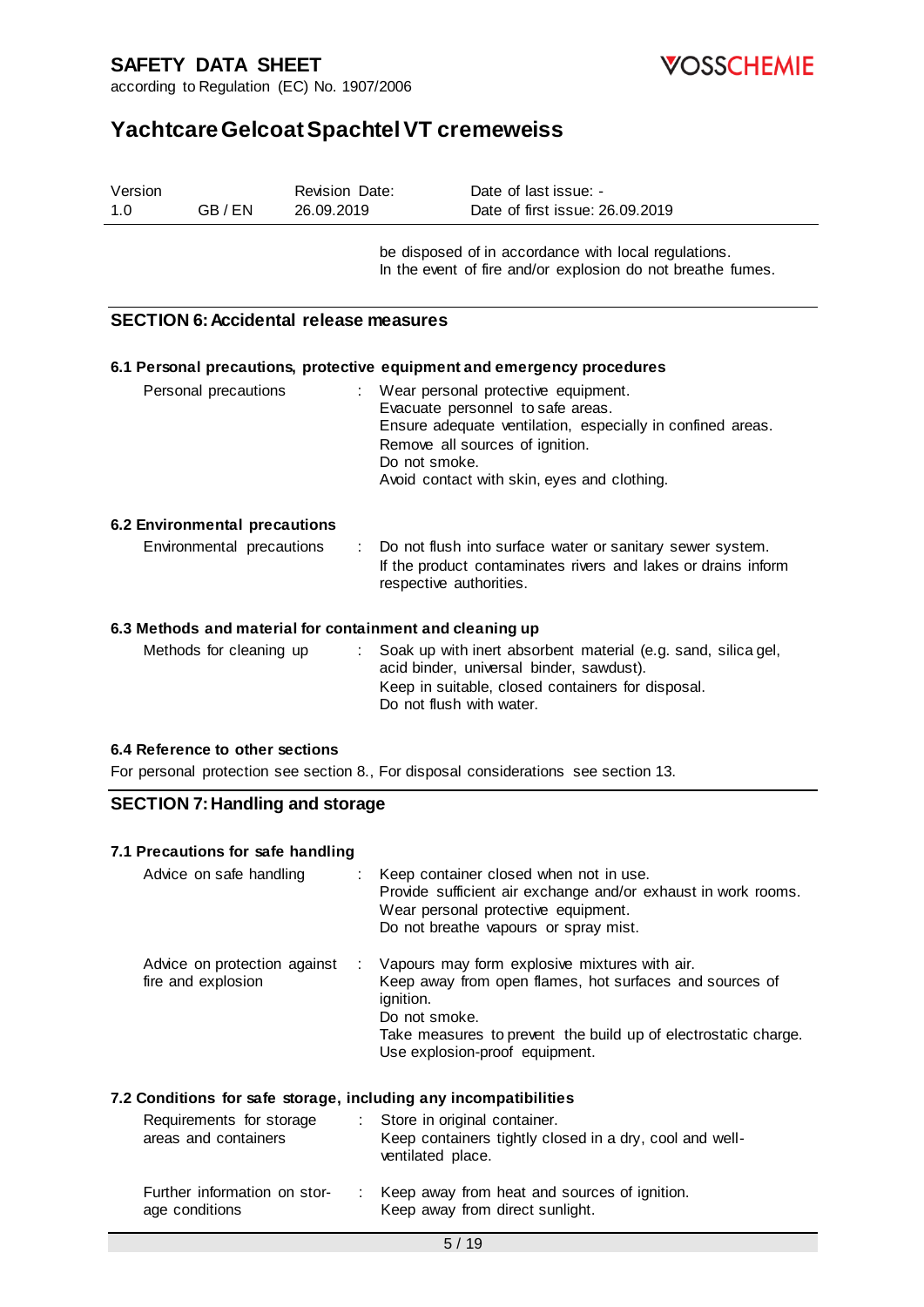**VOSSCHEMIE** 

according to Regulation (EC) No. 1907/2006

# **Yachtcare Gelcoat Spachtel VT cremeweiss**

| Version<br>1.0 | GB / EN                                    | <b>Revision Date:</b><br>26.09.2019 | Date of last issue: -<br>Date of first issue: 26.09.2019              |
|----------------|--------------------------------------------|-------------------------------------|-----------------------------------------------------------------------|
|                | Advice on common storage                   | ÷                                   | Incompatible with oxidizing agents.<br>Keep away from food and drink. |
|                | 7.3 Specific end use(s)<br>Specific use(s) |                                     | No data available                                                     |

### **SECTION 8: Exposure controls/personal protection**

#### **8.1 Control parameters**

#### **Occupational Exposure Limits**

| Components                              | CAS-No.                                                                                                                                                                                                                                                                                                                                                                                                                                                                                                                                                                                                                                                                                                                                                                                                                                                                                                                                                                                                                                                                                                                                                                                                                                                                                                                                                                                                                                                                                                                                                                                                                                                                                                                                                                                                                                                                                                                                                                                                                                                                                                                           | Value type (Form                                | Control parameters | <b>Basis</b> |  |
|-----------------------------------------|-----------------------------------------------------------------------------------------------------------------------------------------------------------------------------------------------------------------------------------------------------------------------------------------------------------------------------------------------------------------------------------------------------------------------------------------------------------------------------------------------------------------------------------------------------------------------------------------------------------------------------------------------------------------------------------------------------------------------------------------------------------------------------------------------------------------------------------------------------------------------------------------------------------------------------------------------------------------------------------------------------------------------------------------------------------------------------------------------------------------------------------------------------------------------------------------------------------------------------------------------------------------------------------------------------------------------------------------------------------------------------------------------------------------------------------------------------------------------------------------------------------------------------------------------------------------------------------------------------------------------------------------------------------------------------------------------------------------------------------------------------------------------------------------------------------------------------------------------------------------------------------------------------------------------------------------------------------------------------------------------------------------------------------------------------------------------------------------------------------------------------------|-------------------------------------------------|--------------------|--------------|--|
| Talc                                    | 14807-96-6                                                                                                                                                                                                                                                                                                                                                                                                                                                                                                                                                                                                                                                                                                                                                                                                                                                                                                                                                                                                                                                                                                                                                                                                                                                                                                                                                                                                                                                                                                                                                                                                                                                                                                                                                                                                                                                                                                                                                                                                                                                                                                                        | of exposure)<br><b>TWA (Respirable</b><br>dust) | 1 mg/m $3$         | GB EH40      |  |
| Further information<br>Titanium dioxide | For the purposes of these limits, respirable dust and inhalable dust are those<br>fractions of airborne dust which will be collected when sampling is undertaken<br>in accordance with the methods described in MDHS14/4 General methods for<br>sampling and gravimetric analysis or respirable, thoracic and inhalable aero-<br>sols, Talc is defined as the mineral talc together with other hydrous phyllosili-<br>cates including chlorite and carbonate materials which occur with it, but ex-<br>cluding amphibole asbestos and crystalline silica., The COSHH definition of a<br>substance hazardous to health includes dust of any kind when present at a<br>concentration in air equal to or greater than 10 mg.m-3 8-hour TWA of inhala-<br>ble dust or 4 mg.m-3 8-hour TWA of respirable dust. This means that any dust<br>will be subject to COSHH if people are exposed to dust above these levels.<br>Some dusts have been assigned specific WELs and exposure to these must<br>comply with the appropriate limits., Most industrial dusts contain particles of a<br>wide range of sizes. The behaviour, deposition and fate of any particular parti-<br>cle after entry into the human respiratory system, and the body response that<br>it elicits, depend on the nature and size of the particle. HSE distinguishes two<br>size fractions for limit-setting purposes termed 'inhalable' and 'respirable'.,<br>Inhalable dust approximates to the fraction of airborne material that enters the<br>nose and mouth during breathing and is therefore available for deposition in<br>the respiratory tract. Respirable dust approximates to the fraction that pene-<br>trates to the gas exchange region of the lung. Fuller definitions and explanato-<br>ry material are given in MDHS14/4., Where dusts contain components that<br>have their own assigned WEL, all the relevant limits should be complied with.,<br>Where no specific short-term exposure limit is listed, a figure three times the<br>long-term exposure limit should be used.<br>GB EH40<br>TWA (inhalable<br>13463-67-7<br>$10 \text{ mg/m}$ |                                                 |                    |              |  |
|                                         |                                                                                                                                                                                                                                                                                                                                                                                                                                                                                                                                                                                                                                                                                                                                                                                                                                                                                                                                                                                                                                                                                                                                                                                                                                                                                                                                                                                                                                                                                                                                                                                                                                                                                                                                                                                                                                                                                                                                                                                                                                                                                                                                   | dust)                                           |                    |              |  |
| Further information                     | For the purposes of these limits, respirable dust and inhalable dust are those<br>fractions of airborne dust which will be collected when sampling is undertaken<br>in accordance with the methods described in MDHS14/4 General methods for<br>sampling and gravimetric analysis or respirable, thoracic and inhalable aero-<br>sols, The COSHH definition of a substance hazardous to health includes dust<br>of any kind when present at a concentration in air equal to or greater than 10<br>mg.m-3 8-hour TWA of inhalable dust or 4 mg.m-3 8-hour TWA of respirable<br>dust. This means that any dust will be subject to COSHH if people are ex-                                                                                                                                                                                                                                                                                                                                                                                                                                                                                                                                                                                                                                                                                                                                                                                                                                                                                                                                                                                                                                                                                                                                                                                                                                                                                                                                                                                                                                                                           |                                                 |                    |              |  |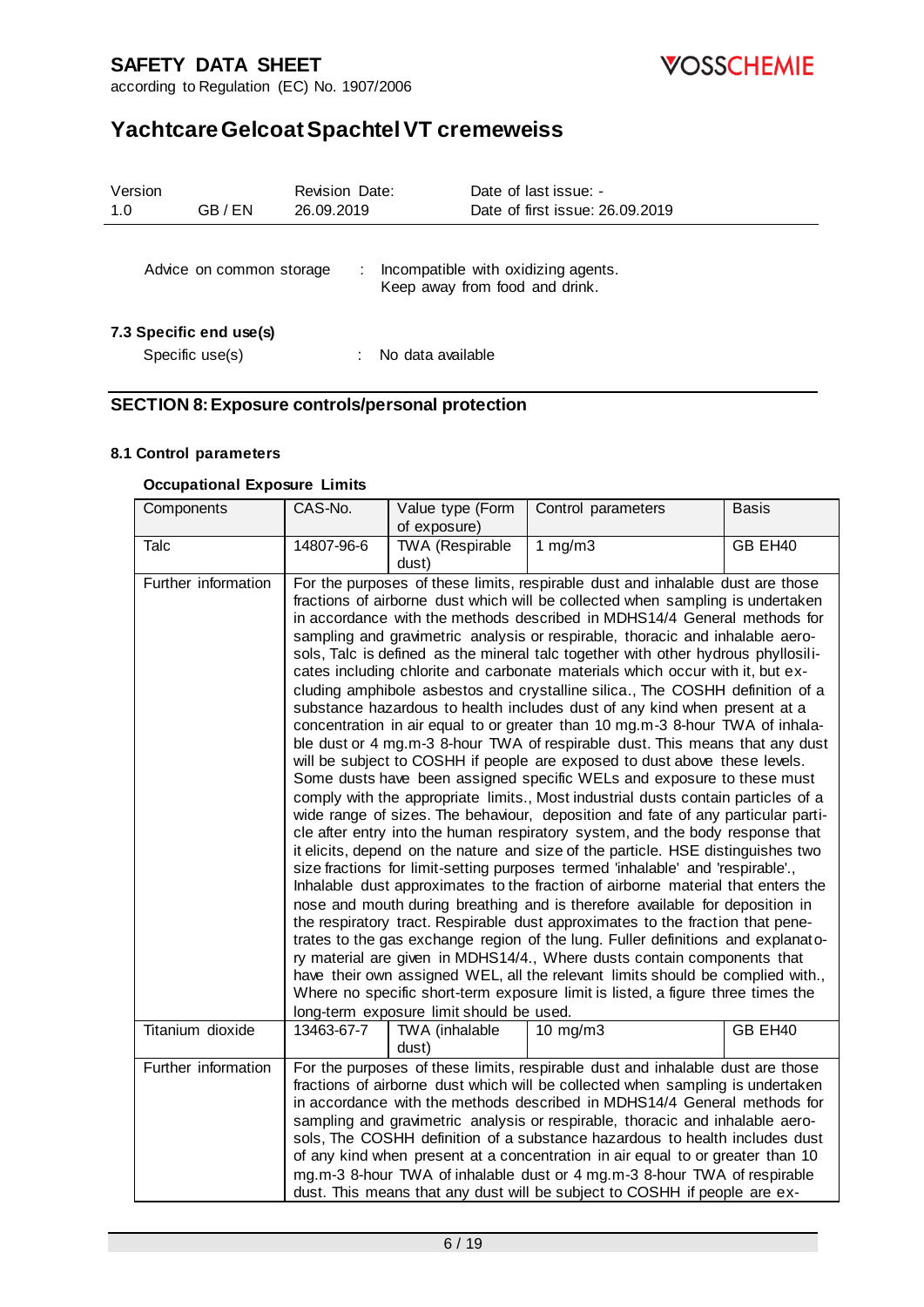

according to Regulation (EC) No. 1907/2006

| Version<br>1.0 | GB/EN               | Revision Date:<br>26.09.2019 |                          | Date of last issue: -<br>Date of first issue: 26.09.2019                                                                                                                                                                                                                                                                                                                                                                                                                                                                                                                                                                                                                                                                                                                                                                                                                                                                                                                                                                                                                                                                                                                                                                                                                                                                                                                                                                                                                                                                                                                                                                                                                                                                                                                                                                  |         |
|----------------|---------------------|------------------------------|--------------------------|---------------------------------------------------------------------------------------------------------------------------------------------------------------------------------------------------------------------------------------------------------------------------------------------------------------------------------------------------------------------------------------------------------------------------------------------------------------------------------------------------------------------------------------------------------------------------------------------------------------------------------------------------------------------------------------------------------------------------------------------------------------------------------------------------------------------------------------------------------------------------------------------------------------------------------------------------------------------------------------------------------------------------------------------------------------------------------------------------------------------------------------------------------------------------------------------------------------------------------------------------------------------------------------------------------------------------------------------------------------------------------------------------------------------------------------------------------------------------------------------------------------------------------------------------------------------------------------------------------------------------------------------------------------------------------------------------------------------------------------------------------------------------------------------------------------------------|---------|
|                |                     | should be used.              |                          | posed to dust above these levels. Some dusts have been assigned specific<br>WELs and exposure to these must comply with the appropriate limits., Most<br>industrial dusts contain particles of a wide range of sizes. The behaviour,<br>deposition and fate of any particular particle after entry into the human res-<br>piratory system, and the body response that it elicits, depend on the nature<br>and size of the particle. HSE distinguishes two size fractions for limit-setting<br>purposes termed 'inhalable' and 'respirable'., Inhalable dust approximates to<br>the fraction of airborne material that enters the nose and mouth during breath-<br>ing and is therefore available for deposition in the respiratory tract. Respirable<br>dust approximates to the fraction that penetrates to the gas exchange region<br>of the lung. Fuller definitions and explanatory material are given in<br>MDHS14/4., Where dusts contain components that have their own assigned<br>WEL, all the relevant limits should be complied with., Where no specific short-<br>term exposure limit is listed, a figure three times the long-term exposure limit                                                                                                                                                                                                                                                                                                                                                                                                                                                                                                                                                                                                                                                            |         |
|                |                     |                              | TWA (Respirable<br>dust) | $4$ mg/m $3$                                                                                                                                                                                                                                                                                                                                                                                                                                                                                                                                                                                                                                                                                                                                                                                                                                                                                                                                                                                                                                                                                                                                                                                                                                                                                                                                                                                                                                                                                                                                                                                                                                                                                                                                                                                                              | GB EH40 |
|                | Further information | should be used.              |                          | For the purposes of these limits, respirable dust and inhalable dust are those<br>fractions of airborne dust which will be collected when sampling is undertaken<br>in accordance with the methods described in MDHS14/4 General methods for<br>sampling and gravimetric analysis or respirable, thoracic and inhalable aero-<br>sols, The COSHH definition of a substance hazardous to health includes dust<br>of any kind when present at a concentration in air equal to or greater than 10<br>mg.m-3 8-hour TWA of inhalable dust or 4 mg.m-3 8-hour TWA of respirable<br>dust. This means that any dust will be subject to COSHH if people are ex-<br>posed to dust above these levels. Some dusts have been assigned specific<br>WELs and exposure to these must comply with the appropriate limits., Most<br>industrial dusts contain particles of a wide range of sizes. The behaviour,<br>deposition and fate of any particular particle after entry into the human res-<br>piratory system, and the body response that it elicits, depend on the nature<br>and size of the particle. HSE distinguishes two size fractions for limit-setting<br>purposes termed 'inhalable' and 'respirable'., Inhalable dust approximates to<br>the fraction of airborne material that enters the nose and mouth during breath-<br>ing and is therefore available for deposition in the respiratory tract. Respirable<br>dust approximates to the fraction that penetrates to the gas exchange region<br>of the lung. Fuller definitions and explanatory material are given in<br>MDHS14/4., Where dusts contain components that have their own assigned<br>WEL, all the relevant limits should be complied with., Where no specific short-<br>term exposure limit is listed, a figure three times the long-term exposure limit |         |
|                | Barium sulphate     | 7727-43-7                    | TWA (inhalable<br>dust)  | $10 \text{ mg/m}$                                                                                                                                                                                                                                                                                                                                                                                                                                                                                                                                                                                                                                                                                                                                                                                                                                                                                                                                                                                                                                                                                                                                                                                                                                                                                                                                                                                                                                                                                                                                                                                                                                                                                                                                                                                                         | GB EH40 |
|                | Further information |                              |                          | For the purposes of these limits, respirable dust and inhalable dust are those<br>fractions of airborne dust which will be collected when sampling is undertaken<br>in accordance with the methods described in MDHS14/4 General methods for<br>sampling and gravimetric analysis or respirable, thoracic and inhalable aero-<br>sols, The COSHH definition of a substance hazardous to health includes dust<br>of any kind when present at a concentration in air equal to or greater than 10<br>mg.m-3 8-hour TWA of inhalable dust or 4 mg.m-3 8-hour TWA of respirable<br>dust. This means that any dust will be subject to COSHH if people are ex-<br>posed to dust above these levels. Some dusts have been assigned specific<br>WELs and exposure to these must comply with the appropriate limits., Most<br>industrial dusts contain particles of a wide range of sizes. The behaviour,<br>deposition and fate of any particular particle after entry into the human res-                                                                                                                                                                                                                                                                                                                                                                                                                                                                                                                                                                                                                                                                                                                                                                                                                                         |         |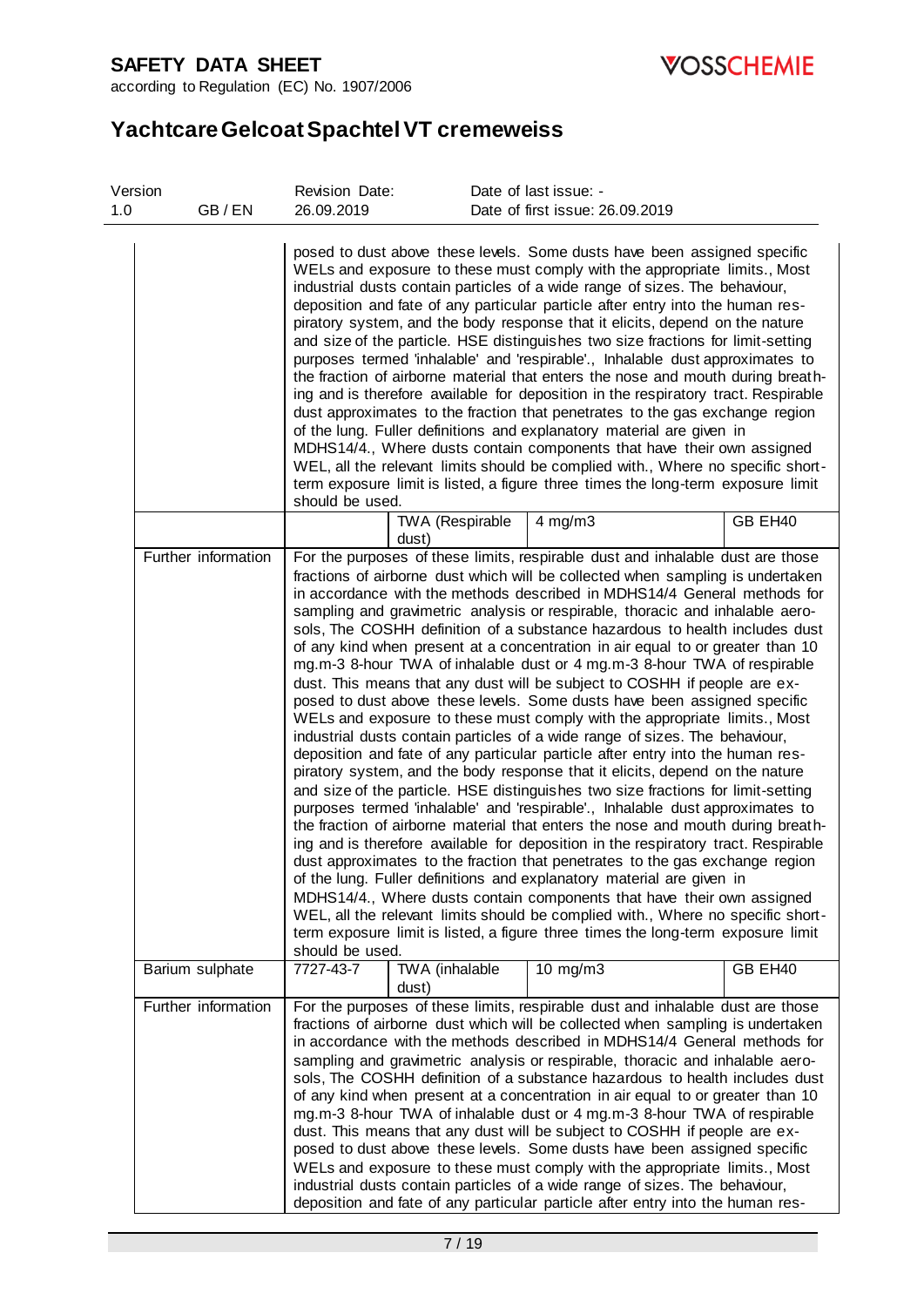

according to Regulation (EC) No. 1907/2006

# **Yachtcare Gelcoat Spachtel VT cremeweiss**

| Version |                     | Revision Date:  |                          | Date of last issue: -                                                                                                                                                                                                                                                                                                                                                                                                                                                                                                                                                                                                                                                                                                                                                                                                                                                                                                                                                                                                                                                                                                                                                                                                                                                                                                                                                                                                                                                                                                                                                                                                                                                                                                                                                                                                     |         |
|---------|---------------------|-----------------|--------------------------|---------------------------------------------------------------------------------------------------------------------------------------------------------------------------------------------------------------------------------------------------------------------------------------------------------------------------------------------------------------------------------------------------------------------------------------------------------------------------------------------------------------------------------------------------------------------------------------------------------------------------------------------------------------------------------------------------------------------------------------------------------------------------------------------------------------------------------------------------------------------------------------------------------------------------------------------------------------------------------------------------------------------------------------------------------------------------------------------------------------------------------------------------------------------------------------------------------------------------------------------------------------------------------------------------------------------------------------------------------------------------------------------------------------------------------------------------------------------------------------------------------------------------------------------------------------------------------------------------------------------------------------------------------------------------------------------------------------------------------------------------------------------------------------------------------------------------|---------|
| 1.0     | GB/EN               | 26.09.2019      |                          | Date of first issue: 26.09.2019                                                                                                                                                                                                                                                                                                                                                                                                                                                                                                                                                                                                                                                                                                                                                                                                                                                                                                                                                                                                                                                                                                                                                                                                                                                                                                                                                                                                                                                                                                                                                                                                                                                                                                                                                                                           |         |
|         |                     | should be used. |                          | piratory system, and the body response that it elicits, depend on the nature<br>and size of the particle. HSE distinguishes two size fractions for limit-setting<br>purposes termed 'inhalable' and 'respirable'., Inhalable dust approximates to<br>the fraction of airborne material that enters the nose and mouth during breath-<br>ing and is therefore available for deposition in the respiratory tract. Respirable<br>dust approximates to the fraction that penetrates to the gas exchange region<br>of the lung. Fuller definitions and explanatory material are given in<br>MDHS14/4., Where dusts contain components that have their own assigned<br>WEL, all the relevant limits should be complied with., Where no specific short-<br>term exposure limit is listed, a figure three times the long-term exposure limit                                                                                                                                                                                                                                                                                                                                                                                                                                                                                                                                                                                                                                                                                                                                                                                                                                                                                                                                                                                      |         |
|         |                     |                 | TWA (Respirable<br>dust) | $4$ mg/m $3$                                                                                                                                                                                                                                                                                                                                                                                                                                                                                                                                                                                                                                                                                                                                                                                                                                                                                                                                                                                                                                                                                                                                                                                                                                                                                                                                                                                                                                                                                                                                                                                                                                                                                                                                                                                                              | GB EH40 |
|         | Further information | should be used. |                          | For the purposes of these limits, respirable dust and inhalable dust are those<br>fractions of airborne dust which will be collected when sampling is undertaken<br>in accordance with the methods described in MDHS14/4 General methods for<br>sampling and gravimetric analysis or respirable, thoracic and inhalable aero-<br>sols, The COSHH definition of a substance hazardous to health includes dust<br>of any kind when present at a concentration in air equal to or greater than 10<br>mg.m-3 8-hour TWA of inhalable dust or 4 mg.m-3 8-hour TWA of respirable<br>dust. This means that any dust will be subject to COSHH if people are ex-<br>posed to dust above these levels. Some dusts have been assigned specific<br>WELs and exposure to these must comply with the appropriate limits., Most<br>industrial dusts contain particles of a wide range of sizes. The behaviour,<br>deposition and fate of any particular particle after entry into the human res-<br>piratory system, and the body response that it elicits, depend on the nature<br>and size of the particle. HSE distinguishes two size fractions for limit-setting<br>purposes termed 'inhalable' and 'respirable'., Inhalable dust approximates to<br>the fraction of airborne material that enters the nose and mouth during breath-<br>ing and is therefore available for deposition in the respiratory tract. Respirable<br>dust approximates to the fraction that penetrates to the gas exchange region<br>of the lung. Fuller definitions and explanatory material are given in<br>MDHS14/4., Where dusts contain components that have their own assigned<br>WEL, all the relevant limits should be complied with., Where no specific short-<br>term exposure limit is listed, a figure three times the long-term exposure limit |         |

### **Derived No Effect Level (DNEL) according to Regulation (EC) No. 1907/2006:**

| Substance name                                                                                                                                               | End Use   | Exposure routes       | Potential health ef-<br>fects | Value              |
|--------------------------------------------------------------------------------------------------------------------------------------------------------------|-----------|-----------------------|-------------------------------|--------------------|
| Reaction mass of<br>$2,2-\lceil$ (4-<br>methylphenyl)imino]bi<br>sethanol and Ethanol<br>$2-[12-(2-$<br>hydroxyeth-<br>oxy)ethyl](4-<br>methylphenyl)amino]- | Workers   | Inhalation            | Long-term systemic<br>effects | $9.8$ mg/m $3$     |
|                                                                                                                                                              | Workers   | Skin contact          | Long-term systemic<br>effects | 1.4 $mg/kg$        |
|                                                                                                                                                              | Consumers | Inhalation            | Long-term systemic<br>effects | $2.9 \text{ mg/m}$ |
|                                                                                                                                                              | Consumers | Skin contact,<br>Oral | Long-term systemic<br>effects | $0.83$ mg/kg       |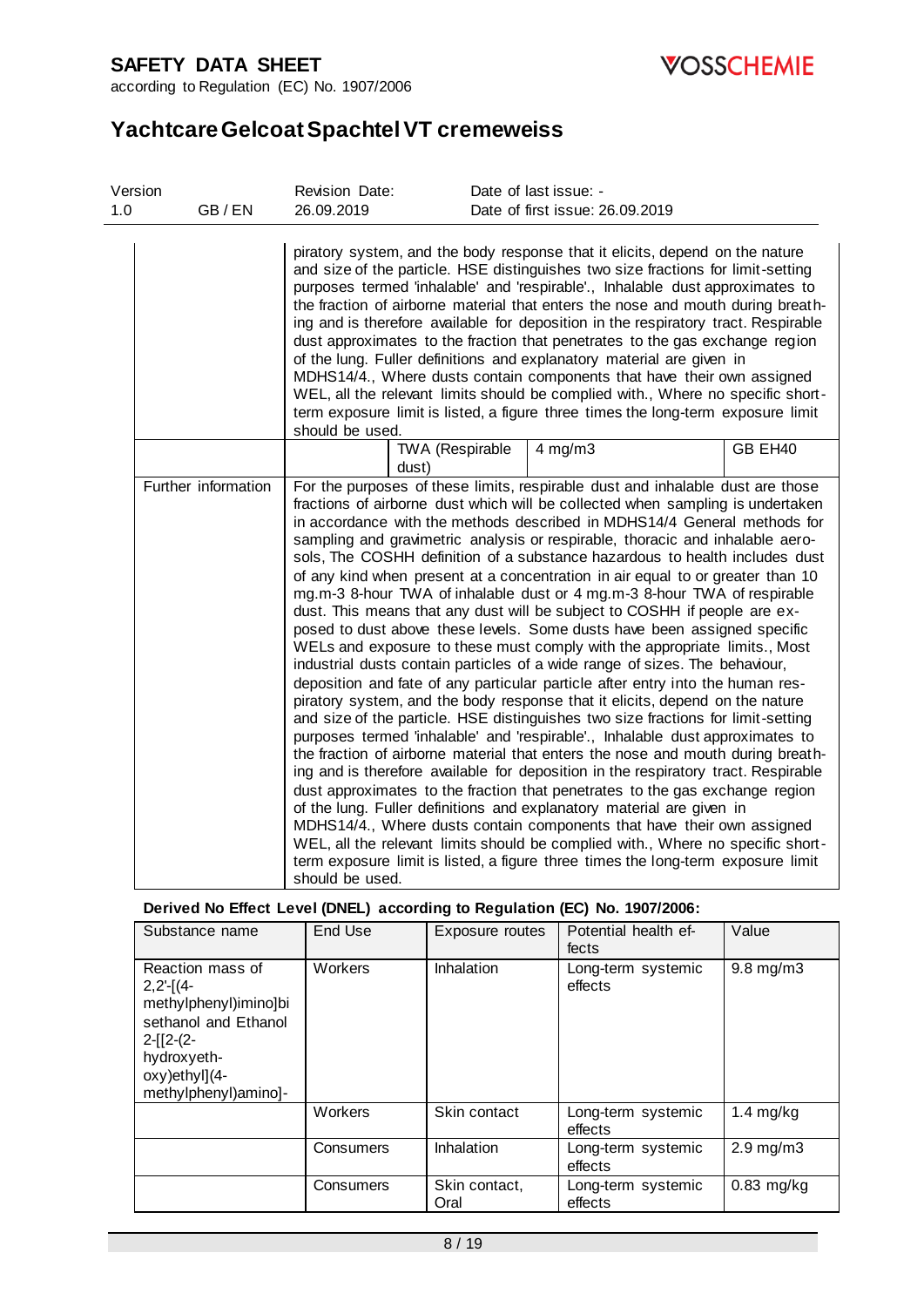

according to Regulation (EC) No. 1907/2006

# **Yachtcare Gelcoat Spachtel VT cremeweiss**

| Version |       | <b>Revision Date:</b> | Date of last issue: -           |
|---------|-------|-----------------------|---------------------------------|
| 1.0     | GB/EN | 26.09.2019            | Date of first issue: 26.09.2019 |

#### **Predicted No Effect Concentration (PNEC) according to Regulation (EC) No. 1907/2006:**

| Substance name                                                                       | Environmental Compartment | Value               |
|--------------------------------------------------------------------------------------|---------------------------|---------------------|
| Reaction mass of 2,2'-[(4-<br>methylphenyl)imino]bisethanol<br>and Ethanol 2-[[2-(2- | Fresh water               | $0.048$ mg/l        |
| hydroxyethoxy)ethyl](4-<br>methylphenyl)amino]-                                      |                           |                     |
|                                                                                      | Marine water              | $0.005$ mg/l        |
|                                                                                      | Sewage treatment plant    | $10$ mg/l           |
|                                                                                      | Fresh water sediment      | $1.2 \text{ mg/kg}$ |
|                                                                                      | Marine sediment           | $0.12$ mg/kg        |
|                                                                                      | Soil                      | $0.21$ mg/kg        |

#### **8.2 Exposure controls**

#### **Personal protective equipment**

| Eye protection              |   | Safety glasses with side-shields conforming to EN166                                                                                                                                                                                                                                                                                                                                                                                                                                                                                                                                            |
|-----------------------------|---|-------------------------------------------------------------------------------------------------------------------------------------------------------------------------------------------------------------------------------------------------------------------------------------------------------------------------------------------------------------------------------------------------------------------------------------------------------------------------------------------------------------------------------------------------------------------------------------------------|
| Hand protection<br>Material |   | Fluorinated rubber                                                                                                                                                                                                                                                                                                                                                                                                                                                                                                                                                                              |
| Break through time          | ÷ | $>480$ min                                                                                                                                                                                                                                                                                                                                                                                                                                                                                                                                                                                      |
| Glove thickness             |   | $>= 0.4$ mm                                                                                                                                                                                                                                                                                                                                                                                                                                                                                                                                                                                     |
| <b>Directive</b>            |   | <b>DIN EN 374</b>                                                                                                                                                                                                                                                                                                                                                                                                                                                                                                                                                                               |
| Protective index            |   | Class <sub>6</sub>                                                                                                                                                                                                                                                                                                                                                                                                                                                                                                                                                                              |
| Material                    |   | Nitrile rubber                                                                                                                                                                                                                                                                                                                                                                                                                                                                                                                                                                                  |
| Break through time          |   | $>480$ min                                                                                                                                                                                                                                                                                                                                                                                                                                                                                                                                                                                      |
| Glove thickness             |   | $>= 0.4$ mm                                                                                                                                                                                                                                                                                                                                                                                                                                                                                                                                                                                     |
| <b>Directive</b>            |   | <b>DIN EN 374</b>                                                                                                                                                                                                                                                                                                                                                                                                                                                                                                                                                                               |
| Protective index            |   | Class <sub>6</sub>                                                                                                                                                                                                                                                                                                                                                                                                                                                                                                                                                                              |
| Remarks                     |   | Gloves should be discarded and replaced if there is any indi-<br>cation of degradation or chemical breakthrough.<br>The data about break through time/strength of material are<br>standard values! The exact break through time/strength of<br>material has to be obtained from the producer of the protec-<br>tive glove.<br>The choice of an appropriate glove does not only depend on<br>its material but also on other quality features and is different<br>from one producer to the other.<br>Preventive skin protection<br>Butyl gloves are not suitable.<br>Avoid natural rubber gloves. |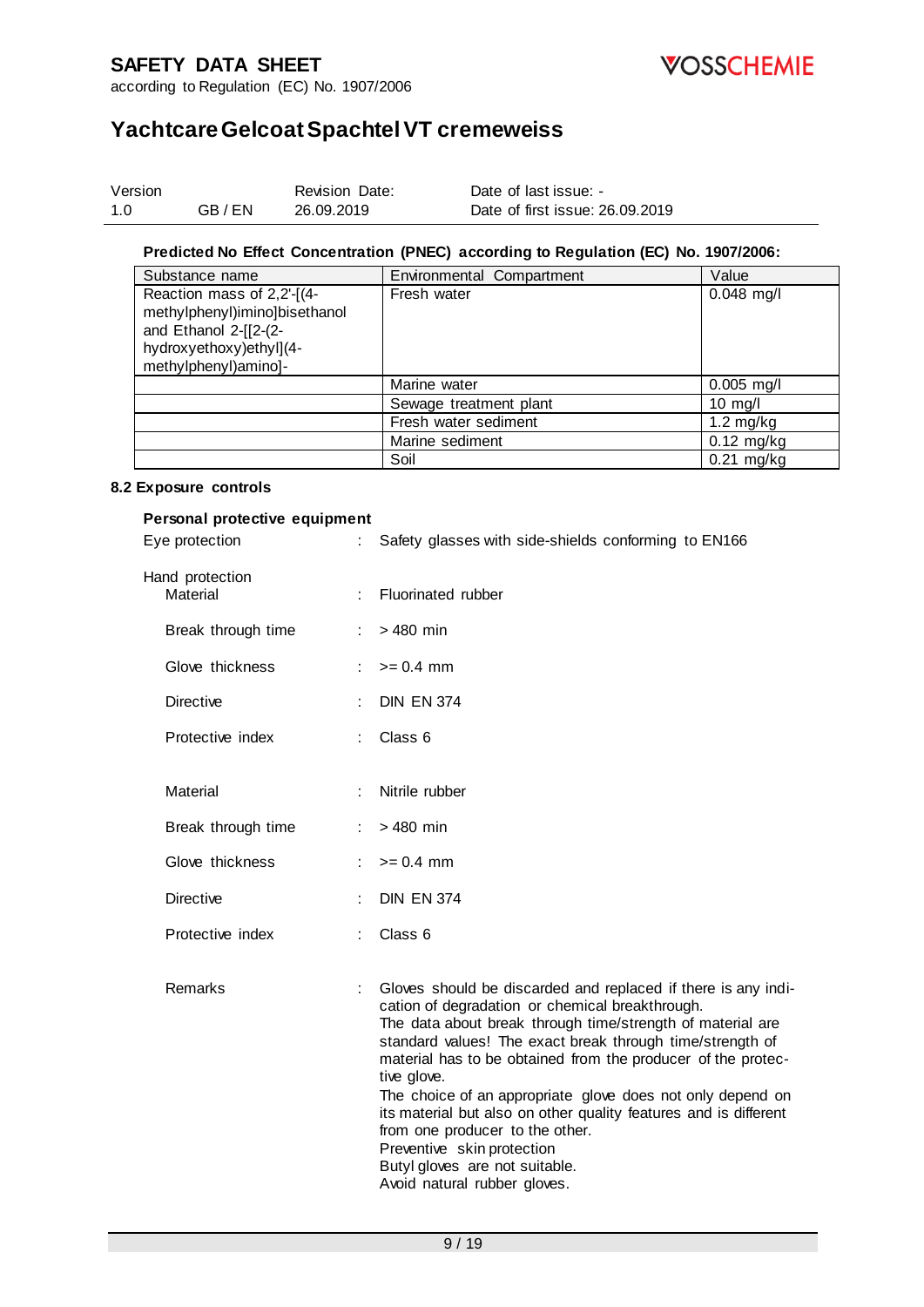



# **Yachtcare Gelcoat Spachtel VT cremeweiss**

| Version<br>1.0 | GB/EN                    | Revision Date:<br>26.09.2019 | Date of last issue: -<br>Date of first issue: 26.09.2019                                                                                                                                                                  |
|----------------|--------------------------|------------------------------|---------------------------------------------------------------------------------------------------------------------------------------------------------------------------------------------------------------------------|
|                |                          |                              |                                                                                                                                                                                                                           |
|                | Skin and body protection |                              | : Please wear suitable protective clothing, e.g. made of cotton<br>or heat-resistant synthetic fibres.<br>Long sleeved clothing                                                                                           |
|                | Respiratory protection   |                              | : Apply technical measures to comply with the occupational<br>exposure limits.<br>Use the indicated respiratory protection if the occupational<br>exposure limit is exceeded and/or in case of product release<br>(dust). |
|                | Filter type              |                              | Combined particulates and organic vapour type (A-P)                                                                                                                                                                       |
|                | Protective measures      |                              | : Ensure that eye flushing systems and safety showers are<br>located close to the working place.<br>Avoid contact with the skin and the eyes.<br>Use only with adequate ventilation.                                      |

### **SECTION 9: Physical and chemical properties**

#### **9.1 Information on basic physical and chemical properties**

| Appearance                                                        |                               | paste                                          |
|-------------------------------------------------------------------|-------------------------------|------------------------------------------------|
| Colour                                                            | ÷.                            | light cream                                    |
| Odour                                                             | t                             | aromatic                                       |
| рH                                                                | t                             | not determined                                 |
| Melting point/range                                               | t.                            | not determined                                 |
| Boiling point/boiling range                                       | ÷                             | 168 $°C$<br>Literature value vinyItoluene      |
| Flash point                                                       | ÷                             | 53 °C<br>Literature value vinyItoluene         |
| Upper explosion limit / Upper : $6.1\%$ (V)<br>flammability limit |                               | Literature value vinyItoluene                  |
| Lower explosion limit / Lower<br>flammability limit               | $\mathcal{L}^{\mathcal{L}}$ . | 1.9 %(V)<br>Literature value vinyItoluene      |
| Vapour pressure                                                   | t.                            | 2 hPa (20 °C)<br>Literature value vinyItoluene |
| Density                                                           | $\mathbb{R}^{\mathbb{Z}}$     | ca. 1.9 g/cm3 (20 °C)                          |
| Solubility(ies)<br>Water solubility                               | ÷                             | insoluble                                      |
| Partition coefficient: n-<br>octanol/water                        |                               | No data available                              |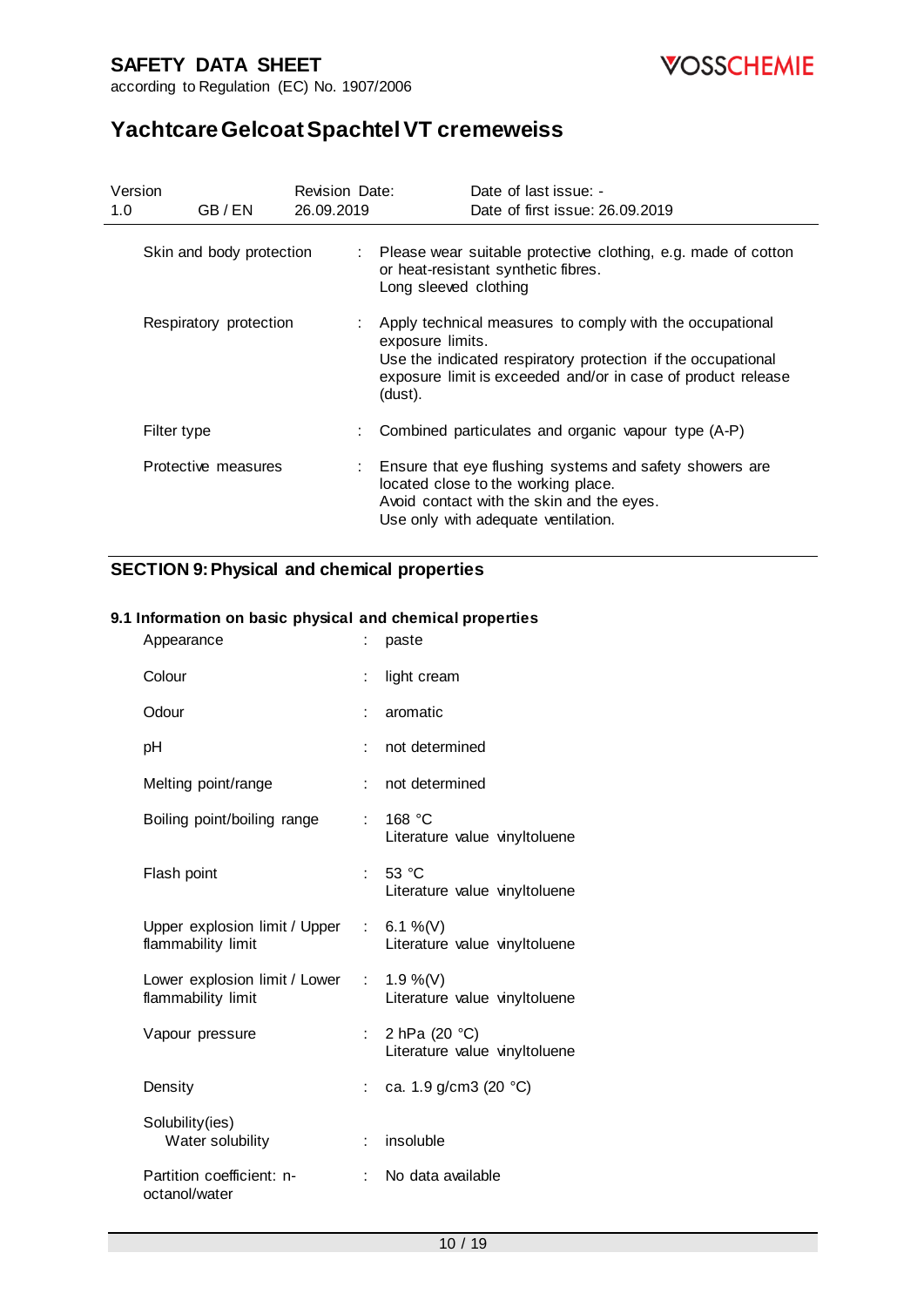

# **Yachtcare Gelcoat Spachtel VT cremeweiss**

| Version<br>1.0 | GB/EN                                                                          | <b>Revision Date:</b><br>26.09.2019 | Date of last issue: -<br>Date of first issue: 26.09.2019                                                                                                                                                                                                   |
|----------------|--------------------------------------------------------------------------------|-------------------------------------|------------------------------------------------------------------------------------------------------------------------------------------------------------------------------------------------------------------------------------------------------------|
|                | Ignition temperature                                                           |                                     | : 575 °C<br>Literature value vinyItoluene                                                                                                                                                                                                                  |
|                | Viscosity<br>Viscosity, kinematic                                              |                                     | : > 20.5 mm2/s (40 °C)                                                                                                                                                                                                                                     |
|                | 9.2 Other information<br>No data available                                     |                                     |                                                                                                                                                                                                                                                            |
|                | <b>SECTION 10: Stability and reactivity</b>                                    |                                     |                                                                                                                                                                                                                                                            |
|                | 10.1 Reactivity<br>No decomposition if used as directed.                       |                                     |                                                                                                                                                                                                                                                            |
|                | 10.2 Chemical stability<br>No decomposition if stored and applied as directed. |                                     |                                                                                                                                                                                                                                                            |
|                | 10.3 Possibility of hazardous reactions                                        |                                     |                                                                                                                                                                                                                                                            |
|                | Hazardous reactions                                                            |                                     | Avoid radical-forming starting agents, peroxides and reactive<br>metals.<br>Polymerisation can occur.<br>Polymerisation is a highly exothermic reaction and may gen-<br>erate sufficient heat to cause thermal decomposition and/or<br>rupture containers. |
|                | 10.4 Conditions to avoid                                                       |                                     |                                                                                                                                                                                                                                                            |
|                | Conditions to avoid                                                            |                                     | Heat, flames and sparks.<br>Strong sunlight for prolonged periods.                                                                                                                                                                                         |
|                | 10.5 Incompatible materials                                                    |                                     |                                                                                                                                                                                                                                                            |
|                | Materials to avoid                                                             |                                     | Strong acids and oxidizing agents<br>polymerisation initiators                                                                                                                                                                                             |
|                | 10.6 Hazardous decomposition products                                          |                                     |                                                                                                                                                                                                                                                            |

Build-up of dangerous/toxic fumes possible in cases of fire/high temperature.

### **SECTION 11: Toxicological information**

#### **11.1 Information on toxicological effects**

#### **Acute toxicity**

Not classified based on available information.

#### **Product:**

| Acute inhalation toxicity | $\therefore$ Acute toxicity estimate: $>$ 20 mg/l |
|---------------------------|---------------------------------------------------|
|                           | Exposure time: 4 h                                |
|                           | Test atmosphere: vapour                           |
|                           | Method: Calculation method                        |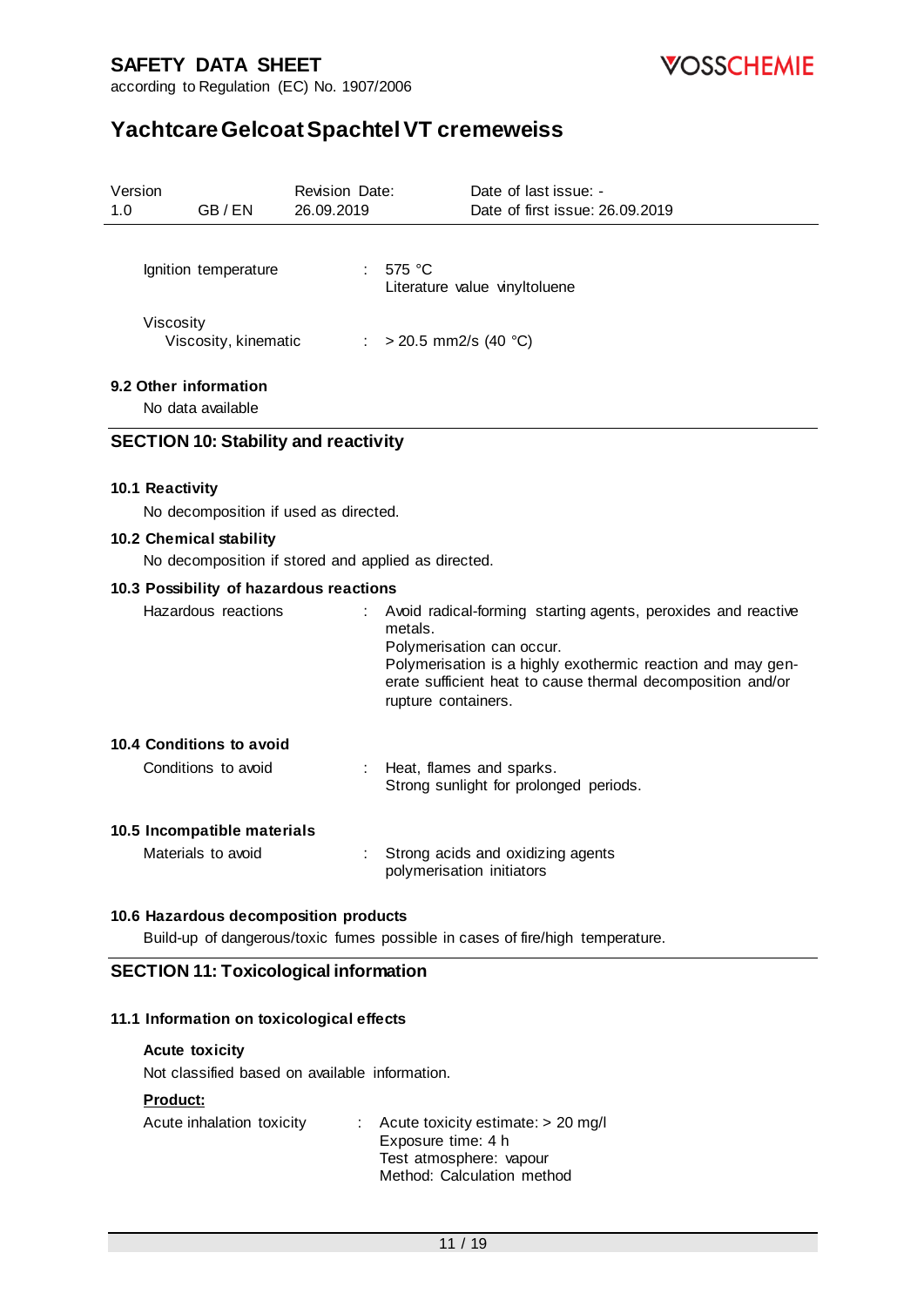

| Version<br>1.0 |                      | GB/EN                                                | Revision Date:<br>26.09.2019 |    |                                                                      | Date of last issue: -           | Date of first issue: 26.09.2019                                               |
|----------------|----------------------|------------------------------------------------------|------------------------------|----|----------------------------------------------------------------------|---------------------------------|-------------------------------------------------------------------------------|
|                | <b>Components:</b>   |                                                      |                              |    |                                                                      |                                 |                                                                               |
|                | vinyltoluene:        | Acute oral toxicity                                  |                              |    | LD50 Oral (Rat): 3,680 mg/kg                                         |                                 |                                                                               |
|                |                      | Acute inhalation toxicity                            |                              |    | : LC50: 16.861 mg/l<br>Exposure time: 4 h<br>Test atmosphere: vapour |                                 |                                                                               |
|                |                      | Acute dermal toxicity                                |                              |    | : LD50 Dermal (Rabbit): 4,490 mg/kg                                  |                                 |                                                                               |
|                |                      | hydroxyethoxy)ethyl](4-methylphenyl)amino]-:         |                              |    |                                                                      |                                 | Reaction mass of 2,2'-[(4-methylphenyl)imino]bisethanol and Ethanol 2-[[2-(2- |
|                |                      | Acute oral toxicity                                  |                              |    | : LD50 Oral (Rat): 619 mg/kg                                         | Method: OECD Test Guideline 401 |                                                                               |
|                |                      | Acute dermal toxicity                                |                              |    | : LD50 Dermal $(Rat):$ > 2,000 mg/kg                                 | Method: OECD Test Guideline 402 |                                                                               |
|                |                      | Skin corrosion/irritation<br>Causes skin irritation. |                              |    |                                                                      |                                 |                                                                               |
|                | <b>Components:</b>   |                                                      |                              |    |                                                                      |                                 |                                                                               |
|                | vinyltoluene:        |                                                      |                              |    |                                                                      |                                 |                                                                               |
|                | Assessment<br>Result |                                                      |                              |    | : Irritating to skin.<br>Skin irritation                             |                                 |                                                                               |
|                |                      | hydroxyethoxy)ethyl](4-methylphenyl)amino]-:         |                              |    |                                                                      |                                 | Reaction mass of 2,2'-[(4-methylphenyl)imino]bisethanol and Ethanol 2-[[2-(2- |
|                | Result               |                                                      |                              | t. | Skin irritation                                                      |                                 |                                                                               |
|                |                      | Serious eye damage/eye irritation                    |                              |    |                                                                      |                                 |                                                                               |
|                |                      | Causes serious eye irritation.                       |                              |    |                                                                      |                                 |                                                                               |
|                | <b>Components:</b>   |                                                      |                              |    |                                                                      |                                 |                                                                               |
|                | vinyltoluene:        |                                                      |                              |    |                                                                      |                                 |                                                                               |
|                | Assessment<br>Result |                                                      |                              |    | Irritating to eyes.<br>Moderate eye irritation                       |                                 |                                                                               |
|                |                      | hydroxyethoxy)ethyl](4-methylphenyl)amino]-:         |                              |    |                                                                      |                                 | Reaction mass of 2,2'-[(4-methylphenyl)imino]bisethanol and Ethanol 2-[[2-(2- |
|                | Result               |                                                      | ÷.                           |    |                                                                      | Irreversible effects on the eye |                                                                               |
|                |                      | Respiratory or skin sensitisation                    |                              |    |                                                                      |                                 |                                                                               |
|                |                      | <b>Skin sensitisation</b>                            |                              |    |                                                                      |                                 |                                                                               |
|                |                      | Not classified based on available information.       |                              |    |                                                                      |                                 |                                                                               |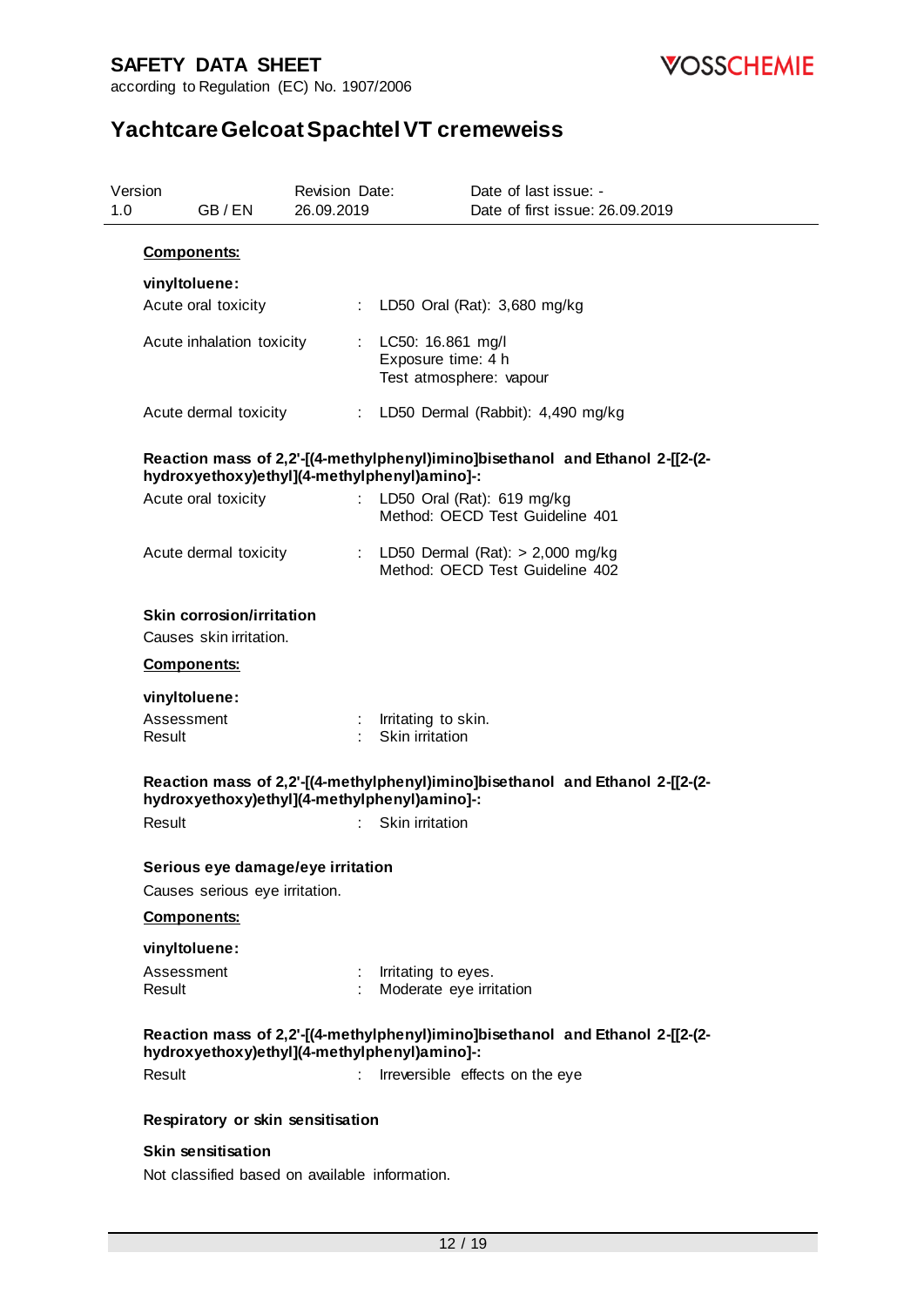according to Regulation (EC) No. 1907/2006



## **Yachtcare Gelcoat Spachtel VT cremeweiss**

| Version |       | <b>Revision Date:</b> | Date of last issue: -           |  |
|---------|-------|-----------------------|---------------------------------|--|
| 1.0     | GB/EN | 26.09.2019            | Date of first issue: 26.09.2019 |  |

#### **Respiratory sensitisation**

Not classified based on available information.

#### **Components:**

#### **Reaction mass of 2,2'-[(4-methylphenyl)imino]bisethanol and Ethanol 2-[[2-(2 hydroxyethoxy)ethyl](4-methylphenyl)amino]-:**

| : Local lymph node assay (LLNA)                      |
|------------------------------------------------------|
| Mouse                                                |
| : The product is a skin sensitiser, sub-category 1B. |
| : OECD Test Guideline 429                            |
| positive                                             |
|                                                      |

#### **Germ cell mutagenicity**

Not classified based on available information.

#### **Carcinogenicity**

Not classified based on available information.

**Reproductive toxicity**

Not classified based on available information.

#### **STOT - single exposure**

Not classified based on available information.

#### **STOT - repeated exposure**

Not classified based on available information.

#### **Aspiration toxicity**

Not classified based on available information.

#### **Components:**

#### **vinyltoluene:**

May be fatal if swallowed and enters airways.

#### **SECTION 12: Ecological information**

#### **12.1 Toxicity**

#### **Components:**

| vinyltoluene:                                          |      |                                                                                          |
|--------------------------------------------------------|------|------------------------------------------------------------------------------------------|
| Toxicity to fish                                       |      | : LC50 (Fat head minnow): 5.2 mg/l<br>Exposure time: 96 h                                |
| Toxicity to daphnia and other<br>aquatic invertebrates | -100 | EC50 (Daphnia magna (Water flea)): 1.3 mg/l<br>Exposure time: 48 h                       |
| Toxicity to algae                                      |      | EC50 (Pseudokirchneriella subcapitata (green algae)): 2.6<br>mq/l<br>Exposure time: 72 h |
|                                                        |      | $N$ OEC (Peaudokirchnarialla subcapitata (graen algae)): 1.6                             |

dokirchneriella subcapitata (green algae)): 1.6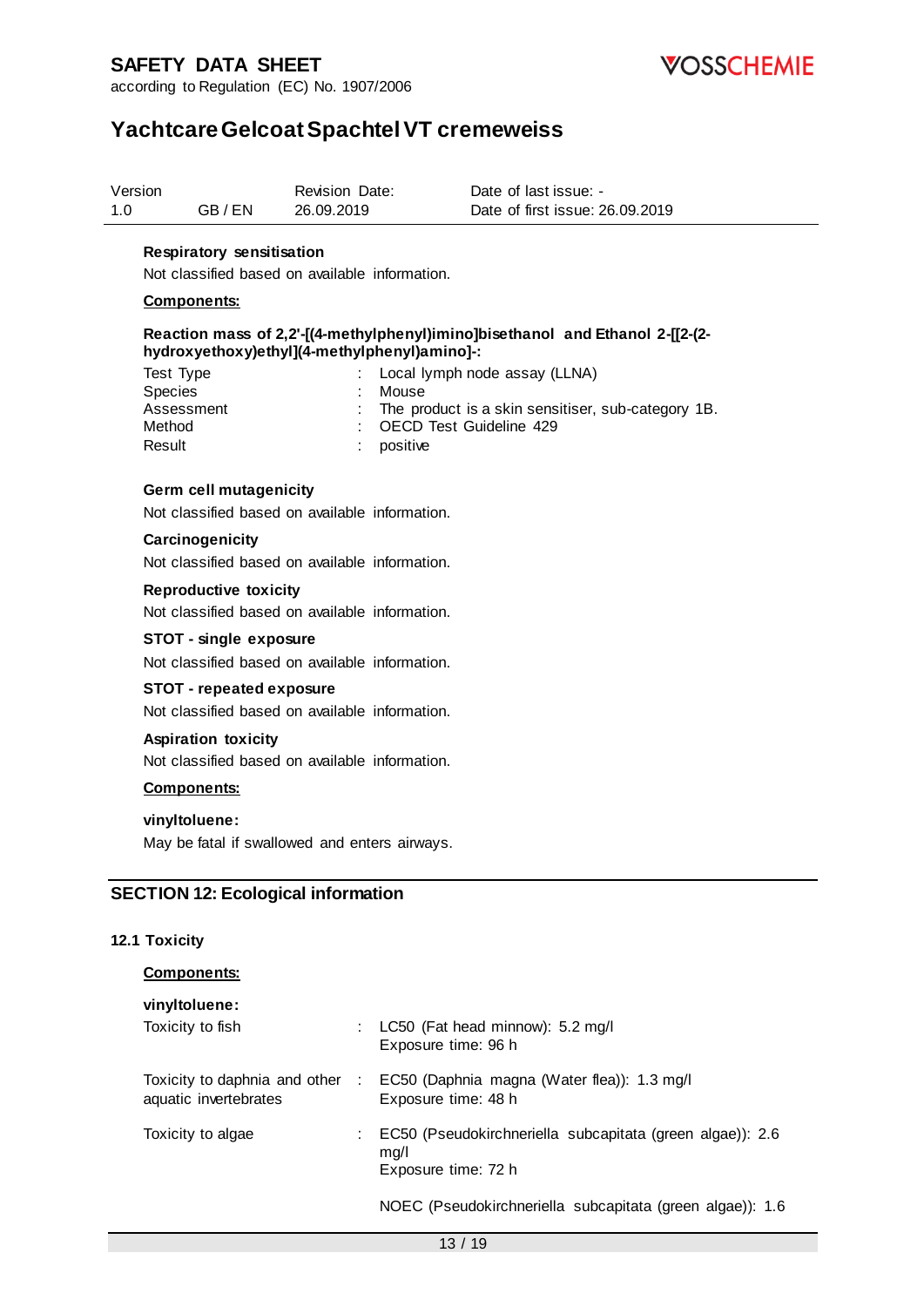

| Version<br>1.0 | GB/EN                                                                                             | Revision Date:<br>26.09.2019 |                                                          | Date of last issue: -<br>Date of first issue: 26.09.2019                                                      |
|----------------|---------------------------------------------------------------------------------------------------|------------------------------|----------------------------------------------------------|---------------------------------------------------------------------------------------------------------------|
|                |                                                                                                   |                              | mg/l<br>Exposure time: 72 h                              |                                                                                                               |
|                | Toxicity to fish (Chronic tox-<br>icity)                                                          |                              | NOEC: 0.563 mg/l<br>Exposure time: 30 d<br>Species: Fish |                                                                                                               |
|                | Toxicity to daphnia and other : NOEC: 0.498 mg/l<br>aquatic invertebrates (Chron-<br>ic toxicity) |                              | Exposure time: 21 d                                      | Species: Daphnia magna (Water flea)                                                                           |
|                | <b>Ecotoxicology Assessment</b>                                                                   |                              |                                                          |                                                                                                               |
|                | Chronic aquatic toxicity :                                                                        |                              |                                                          | This product has no known ecotoxicological effects.                                                           |
|                | hydroxyethoxy)ethyl](4-methylphenyl)amino]-:                                                      |                              |                                                          | Reaction mass of 2,2'-[(4-methylphenyl)imino]bisethanol and Ethanol 2-[[2-(2-                                 |
|                | Toxicity to fish                                                                                  | ÷.                           |                                                          | LC50 (Cyprinus carpio (Carp)): > 100 mg/l                                                                     |
|                |                                                                                                   |                              | Exposure time: 96 h                                      | Method: OECD Test Guideline 203                                                                               |
|                | aquatic invertebrates                                                                             |                              | Exposure time: 48 h                                      | Toxicity to daphnia and other : EC50 (Daphnia magna (Water flea)): 48 mg/l<br>Method: OECD Test Guideline 202 |
|                | Toxicity to algae                                                                                 | ÷.                           | mg/l<br>Exposure time: 72 h                              | EC50 (Pseudokirchneriella subcapitata (green algae)): > 100<br>Method: OECD Test Guideline 201                |
|                |                                                                                                   |                              | mg/l<br>Exposure time: 72 h                              | NOEC (Pseudokirchneriella subcapitata (green algae)): 100<br>Method: OECD Test Guideline 201                  |
|                | Toxicity to microorganisms                                                                        |                              | Exposure time: 3 h                                       | EC50 (Bacteria): $> 1,000$ mg/l<br>Method: OECD Test Guideline 209                                            |
|                | 12.2 Persistence and degradability<br>No data available                                           |                              |                                                          |                                                                                                               |
|                | 12.3 Bioaccumulative potential                                                                    |                              |                                                          |                                                                                                               |
|                | <b>Components:</b>                                                                                |                              |                                                          |                                                                                                               |
|                | vinyltoluene:                                                                                     |                              |                                                          |                                                                                                               |
|                | Bioaccumulation                                                                                   |                              | Species: Fish                                            | Bioaccumulation is unlikely.                                                                                  |
|                | Partition coefficient: n-<br>octanol/water                                                        | ÷.                           | log Pow: 3.58                                            |                                                                                                               |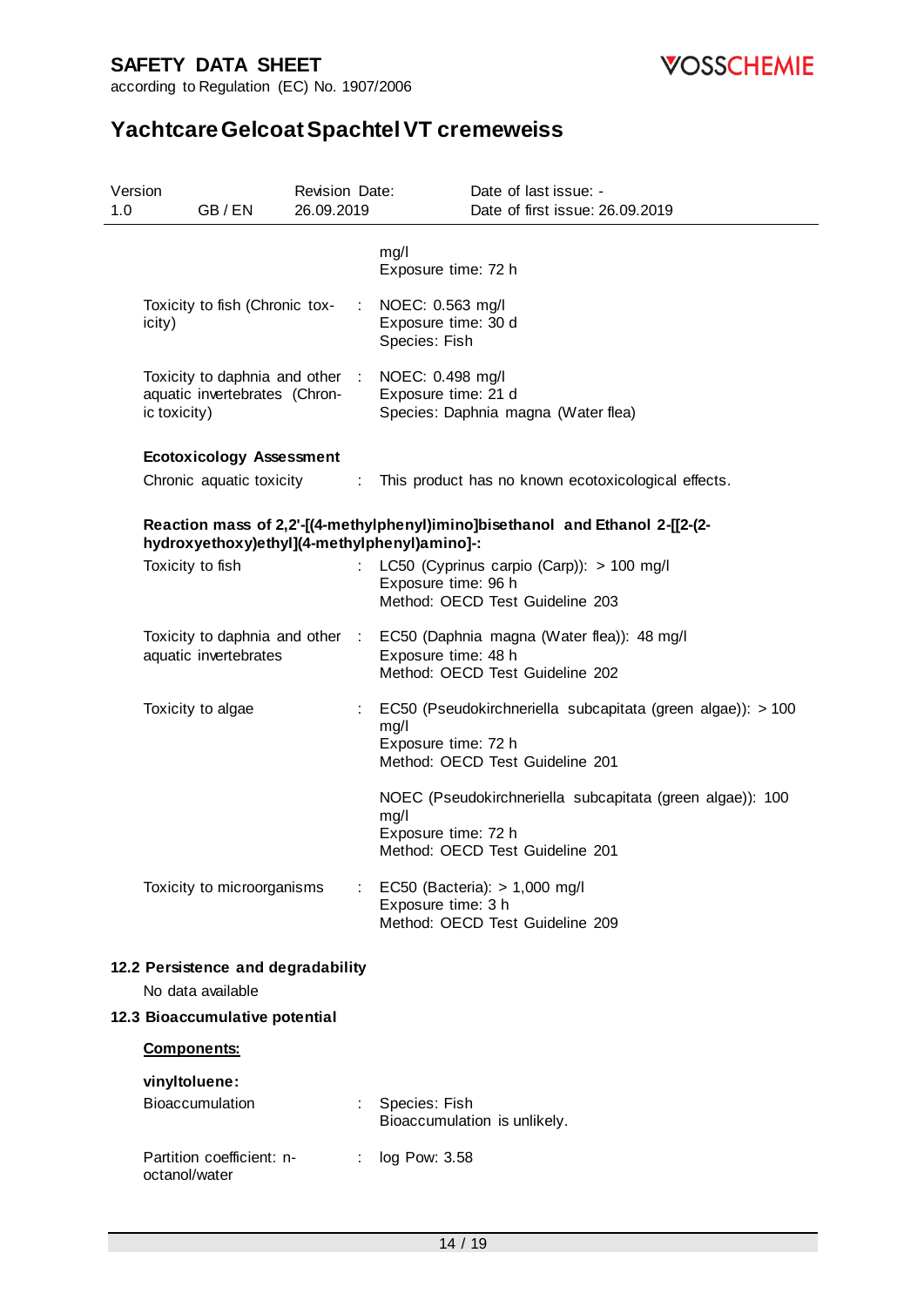

according to Regulation (EC) No. 1907/2006

## **Yachtcare Gelcoat Spachtel VT cremeweiss**

| Version<br>1.0 | GB/EN                                                                                      | Revision Date:<br>26.09.2019 | Date of last issue: -<br>Date of first issue: 26.09.2019                                                                                                                                                                                                                                                                                                                                                                                                                                             |
|----------------|--------------------------------------------------------------------------------------------|------------------------------|------------------------------------------------------------------------------------------------------------------------------------------------------------------------------------------------------------------------------------------------------------------------------------------------------------------------------------------------------------------------------------------------------------------------------------------------------------------------------------------------------|
|                | hydroxyethoxy)ethyl](4-methylphenyl)amino]-:<br>Partition coefficient: n-<br>octanol/water |                              | Reaction mass of 2,2'-[(4-methylphenyl)imino]bisethanol and Ethanol 2-[[2-(2-<br>: $log Pow: 2.17 (20 °C)$                                                                                                                                                                                                                                                                                                                                                                                           |
|                | 12.4 Mobility in soil<br>No data available                                                 |                              |                                                                                                                                                                                                                                                                                                                                                                                                                                                                                                      |
|                | 12.5 Results of PBT and vPvB assessment                                                    |                              |                                                                                                                                                                                                                                                                                                                                                                                                                                                                                                      |
|                | Product:                                                                                   |                              |                                                                                                                                                                                                                                                                                                                                                                                                                                                                                                      |
|                | Assessment                                                                                 |                              | This substance/mixture contains no components considered<br>to be either persistent, bioaccumulative and toxic (PBT), or<br>very persistent and very bioaccumulative (vPvB) at levels of<br>0.1% or higher                                                                                                                                                                                                                                                                                           |
|                | 12.6 Other adverse effects                                                                 |                              |                                                                                                                                                                                                                                                                                                                                                                                                                                                                                                      |
|                | <b>Product:</b><br>Additional ecological infor-<br>mation                                  |                              | : No data available                                                                                                                                                                                                                                                                                                                                                                                                                                                                                  |
|                | <b>SECTION 13: Disposal considerations</b>                                                 |                              |                                                                                                                                                                                                                                                                                                                                                                                                                                                                                                      |
|                | 13.1 Waste treatment methods                                                               |                              |                                                                                                                                                                                                                                                                                                                                                                                                                                                                                                      |
|                | Product                                                                                    |                              | Do not dispose of with domestic refuse.<br>Do not empty into drains, dispose of this material and its con-<br>tainer at hazardous or special waste collection point.<br>Dispose of in accordance with local regulations.<br>Dispose of wastes in an approved waste disposal facility.<br>Do not dispose of together with household waste.<br>Send to a licensed waste management company.<br>It must undergo special treatment, e.g. at suitable disposal<br>site, to comply with local regulations. |
|                | Contaminated packaging                                                                     |                              | Empty containers should be taken to an approved waste han-<br>dling site for recycling or disposal.<br>Store containers and offer for recycling of material when in                                                                                                                                                                                                                                                                                                                                  |

accordance with the local regulations. Packaging that is not properly emptied must be disposed of as the unused product. Dispose of in accordance with local regulations. Waste Code : The following Waste Codes are only suggestions: 07 02 08, other still bottoms and reaction residues

#### **SECTION 14: Transport information**

#### **14.1 UN number**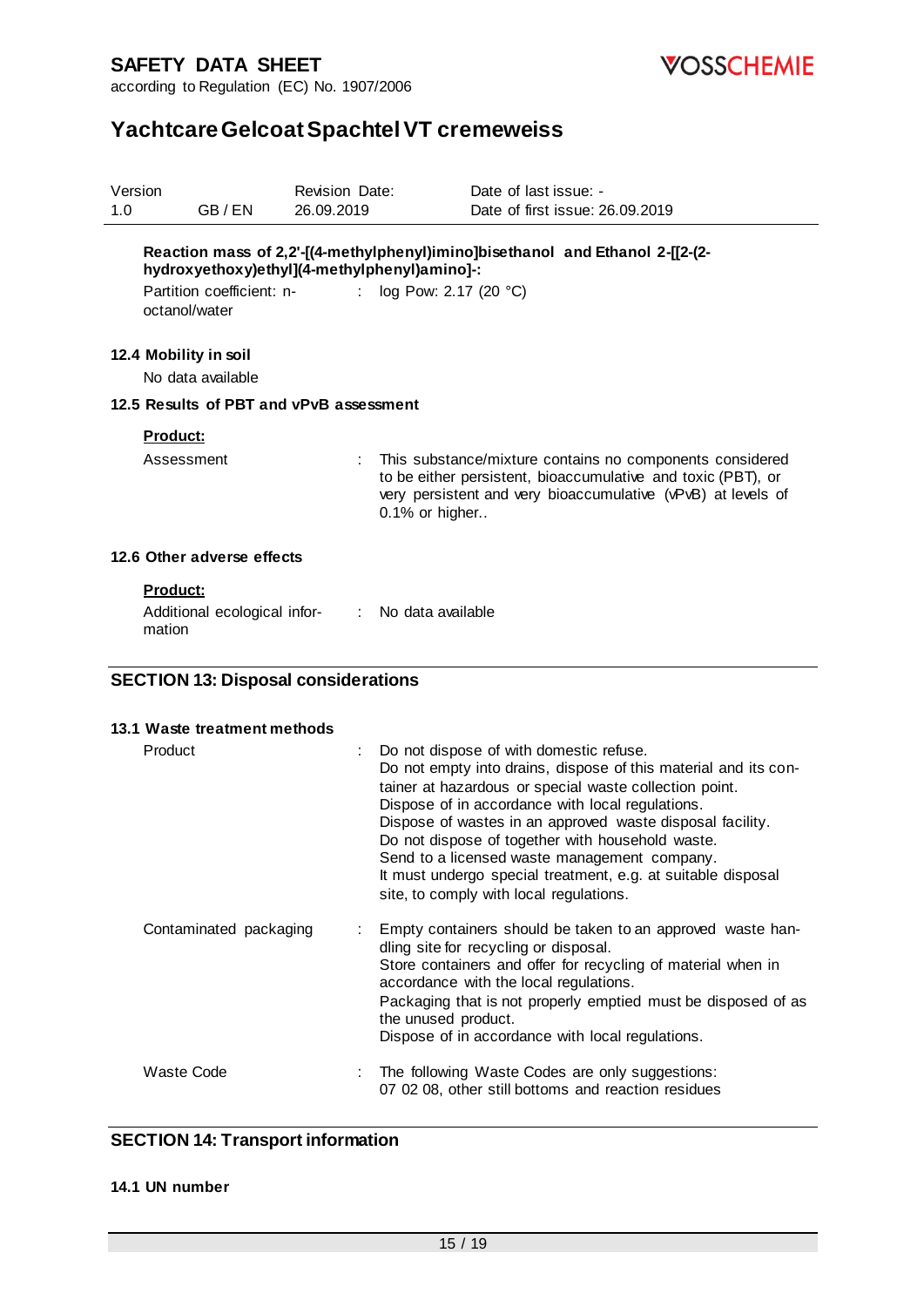

according to Regulation (EC) No. 1907/2006

| Version<br>1.0 |                                                    | GB/EN                                                                                 | Revision Date:<br>26.09.2019 |                      |                                                                          | Date of last issue: -<br>Date of first issue: 26.09.2019 |
|----------------|----------------------------------------------------|---------------------------------------------------------------------------------------|------------------------------|----------------------|--------------------------------------------------------------------------|----------------------------------------------------------|
|                |                                                    |                                                                                       |                              |                      |                                                                          |                                                          |
|                | <b>ADN</b>                                         |                                                                                       |                              | ÷                    | <b>UN 1866</b>                                                           |                                                          |
|                | <b>ADR</b>                                         |                                                                                       |                              |                      | <b>UN 1866</b>                                                           |                                                          |
|                | <b>RID</b>                                         |                                                                                       |                              |                      | <b>UN 1866</b>                                                           |                                                          |
|                | <b>IMDG</b>                                        |                                                                                       |                              | $\ddot{\cdot}$       | <b>UN 1866</b>                                                           |                                                          |
|                | <b>IATA</b>                                        |                                                                                       |                              |                      | <b>UN 1866</b>                                                           |                                                          |
|                |                                                    | 14.2 UN proper shipping name                                                          |                              |                      |                                                                          |                                                          |
|                | <b>ADN</b>                                         |                                                                                       |                              | ÷                    | <b>RESIN SOLUTION</b>                                                    |                                                          |
|                | <b>ADR</b>                                         |                                                                                       |                              | $\ddot{\cdot}$       | <b>RESIN SOLUTION</b>                                                    |                                                          |
|                | <b>RID</b>                                         |                                                                                       |                              |                      | <b>RESIN SOLUTION</b>                                                    |                                                          |
|                | <b>IMDG</b>                                        |                                                                                       |                              | t                    | <b>RESIN SOLUTION</b>                                                    |                                                          |
|                | <b>IATA</b>                                        |                                                                                       |                              |                      | Resin solution                                                           |                                                          |
|                |                                                    | 14.3 Transport hazard class(es)                                                       |                              |                      |                                                                          |                                                          |
|                | <b>ADN</b>                                         |                                                                                       |                              | ÷                    | 3                                                                        |                                                          |
|                | <b>ADR</b>                                         |                                                                                       |                              | $\ddot{\phantom{a}}$ | 3                                                                        |                                                          |
|                | <b>RID</b>                                         |                                                                                       |                              | ÷                    | 3                                                                        |                                                          |
|                | <b>IMDG</b>                                        |                                                                                       |                              |                      | 3                                                                        |                                                          |
|                | <b>IATA</b>                                        |                                                                                       |                              | ÷                    | 3                                                                        |                                                          |
|                |                                                    | 14.4 Packing group                                                                    |                              |                      |                                                                          |                                                          |
|                | <b>ADN</b><br>Packing group<br>Labels              | <b>Classification Code</b><br>Hazard Identification Number                            |                              | $\ddot{\phantom{a}}$ | Ш<br>F <sub>1</sub><br>30<br>3                                           |                                                          |
|                | <b>ADR</b><br>Packing group<br>Labels              | <b>Classification Code</b><br>Hazard Identification Number<br>Tunnel restriction code |                              |                      | $\ensuremath{\mathsf{III}}\xspace$<br>F <sub>1</sub><br>30<br>3<br>(D/E) |                                                          |
|                | <b>RID</b><br>Packing group<br>Labels              | <b>Classification Code</b><br>Hazard Identification Number                            |                              |                      | Ш<br>F <sub>1</sub><br>30<br>3                                           |                                                          |
|                | <b>IMDG</b><br>Packing group<br>Labels<br>EmS Code |                                                                                       |                              | ÷                    | Ш<br>3<br>$F-E, S-E$                                                     |                                                          |
|                | <b>IATA (Cargo)</b><br>aircraft)                   | Packing instruction (cargo                                                            |                              | ÷                    | 366                                                                      |                                                          |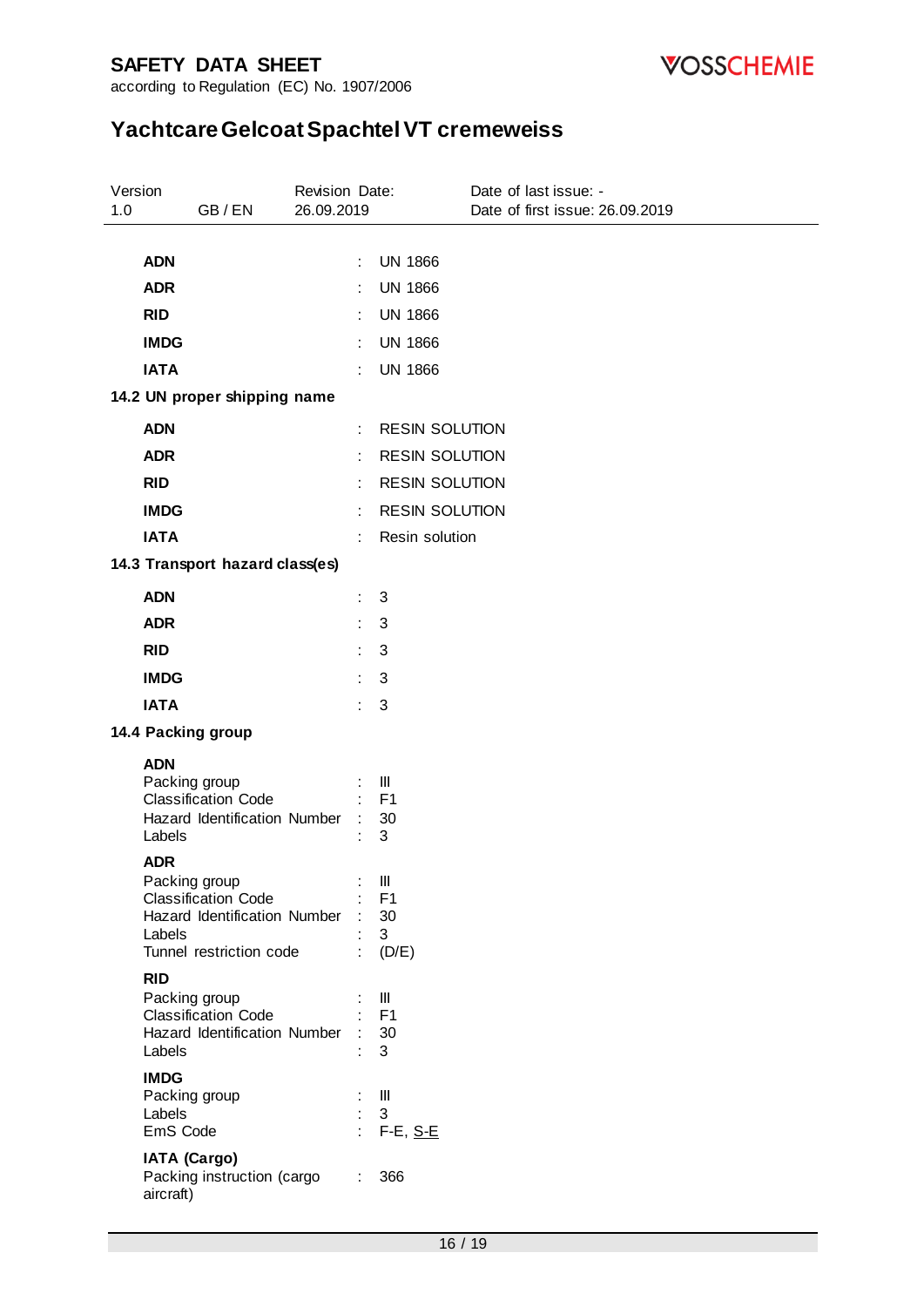

# **Yachtcare Gelcoat Spachtel VT cremeweiss**

| Version |                                                                     | <b>Revision Date:</b> |                                            | Date of last issue: -                   |
|---------|---------------------------------------------------------------------|-----------------------|--------------------------------------------|-----------------------------------------|
| 1.0     | GB/EN                                                               | 26.09.2019            |                                            | Date of first issue: 26.09.2019         |
|         | Packing instruction (LQ)<br>Packing group<br>Labels                 |                       | $\mathbb{R}^n$ . The set                   | : Y344<br>: Class 3 - Flammable liquids |
|         | IATA (Passenger)<br>Packing instruction (passen- :<br>ger aircraft) |                       |                                            | 355                                     |
|         | Packing instruction (LQ)<br>Packing group<br>Labels                 |                       | $\mathbb{R}^n$ . The set of $\mathbb{R}^n$ | : Y344<br>: Class 3 - Flammable liquids |
|         | 14.5 Environmental hazards                                          |                       |                                            |                                         |
|         | <b>ADN</b><br>Environmentally hazardous                             |                       | : no                                       |                                         |
|         | <b>ADR</b><br>Environmentally hazardous                             | ÷.                    |                                            | no                                      |
|         | <b>RID</b><br>Environmentally hazardous                             | ÷                     |                                            | no                                      |
|         | <b>IMDG</b><br>Marine pollutant                                     |                       |                                            | no                                      |

#### **14.6 Special precautions for user**

The transport classification(s) provided herein are for informational purposes only, and solely based upon the properties of the unpackaged material as it is described within this Safety Data Sheet. Transportation classifications may vary by mode of transportation, package sizes, and variations in regional or country regulations.

#### **14.7 Transport in bulk according to Annex II of Marpol and the IBC Code**

Not applicable for product as supplied.

#### **SECTION 15: Regulatory information**

#### **15.1 Safety, health and environmental regulations/legislation specific for the substance or mi xture**

| REACH - Candidate List of Substances of Very High<br>Concern for Authorisation (Article 59).                                                         |    | Not applicable                                                                                       |
|------------------------------------------------------------------------------------------------------------------------------------------------------|----|------------------------------------------------------------------------------------------------------|
| REACH - List of substances subject to authorisation<br>(Annex XIV)                                                                                   | ÷. | Not applicable                                                                                       |
| Regulation (EC) No 1005/2009 on substances that de-<br>plete the ozone layer                                                                         | ÷. | Not applicable                                                                                       |
| Regulation (EC) No 850/2004 on persistent organic pol-<br>lutants                                                                                    | ÷  | Not applicable                                                                                       |
| REACH - Restrictions on the manufacture, placing on<br>the market and use of certain dangerous substances,<br>preparations and articles (Annex XVII) |    | : Conditions of restriction for the fol-<br>lowing entries should be considered:<br>Number on list 3 |

Seveso III: Directive 2012/18/EU of the European Parliament and of the Council on the control of major-accident hazards involving dangerous substances.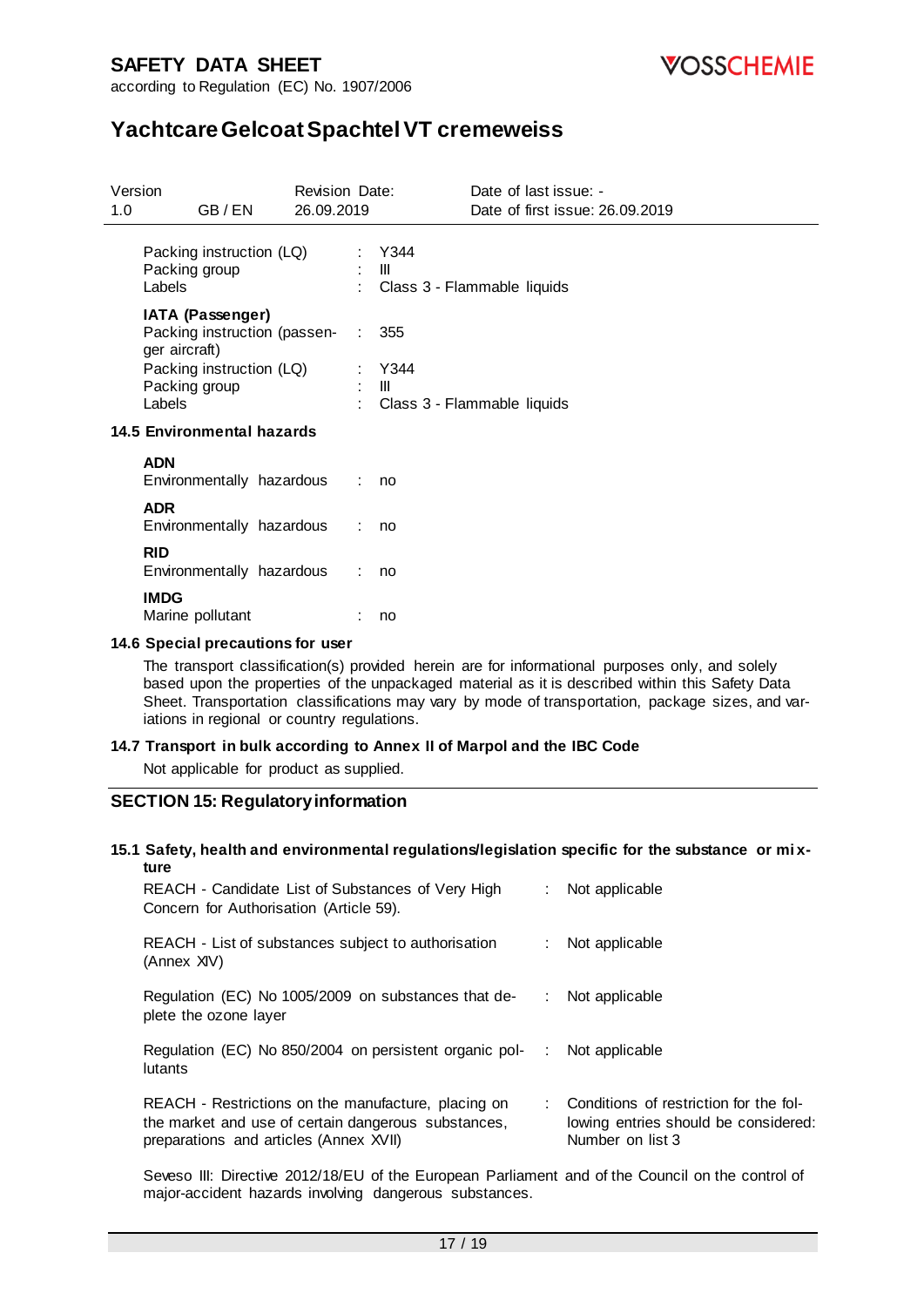*VOSSCHEMIE* 

according to Regulation (EC) No. 1907/2006

# **Yachtcare Gelcoat Spachtel VT cremeweiss**

| Version<br>1.0   | GB/EN                      | <b>Revision Date:</b><br>26.09.2019 | Date of last issue: -<br>Date of first issue: 26.09.2019                                                                                |
|------------------|----------------------------|-------------------------------------|-----------------------------------------------------------------------------------------------------------------------------------------|
| P <sub>5</sub> c |                            |                                     | <b>FLAMMABLE LIQUIDS</b>                                                                                                                |
|                  | Volatile organic compounds |                                     | Directive 2004/42/EC<br>Volatile organic compounds (VOC) content: < 250 g/l<br>VOC content for the product in a ready to use condition. |

#### **15.2 Chemical safety assessment**

A chemical safety assessment according to (EC) regulation 1907/2006 (REACH) has not been carried out for this product.

#### **SECTION 16: Other information**

#### **Full text of H-Statements**

| H <sub>226</sub> | : Flammable liquid and vapour.                       |
|------------------|------------------------------------------------------|
| H302             | : Harmful if swallowed.                              |
| H304             | May be fatal if swallowed and enters airways.        |
| H315             | Causes skin irritation.                              |
| H317             | : May cause an allergic skin reaction.               |
| H318             | : Causes serious eye damage.                         |
| H319             | : Causes serious eye irritation.                     |
| H332             | : Harmful if inhaled.                                |
| H412             | : Harmful to aquatic life with long lasting effects. |

#### **Full text of other abbreviations**

| Acute Tox.                | Acute toxicity                                         |  |
|---------------------------|--------------------------------------------------------|--|
| Aquatic Chronic           | Long-term (chronic) aquatic hazard                     |  |
| Asp. Tox.                 | Aspiration hazard                                      |  |
| Eye Dam.                  | : Serious eye damage                                   |  |
| Eye Irrit.                | Eye irritation                                         |  |
| Flam. Liq.                | Flammable liquids                                      |  |
| Skin Irrit.               | Skin irritation                                        |  |
| Skin Sens.                | : Skin sensitisation                                   |  |
| GB EH40                   | UK. EH40 WEL - Workplace Exposure Limits               |  |
| GB EH <sub>40</sub> / TWA | Long-term exposure limit (8-hour TWA reference period) |  |
|                           |                                                        |  |

ADN - European Agreement concerning the International Carriage of Dangerous Goods by Inland Waterways; ADR - European Agreement concerning the International Carriage of Dangerous Goods by Road; AICS - Australian Inventory of Chemical Substances; ASTM - American Society for the Testing of Materials; bw - Body weight; CLP - Classification Labelling Packaging Regulation; Regulation (EC) No 1272/2008; CMR - Carcinogen, Mutagen or Reproductive Toxicant; DIN - Standard of the German Institute for Standardisation; DSL - Domestic Substances List (Canada); ECHA - European Chemicals Agency; EC-Number - European Community number; ECx - Concentration associated with x% response; ELx - Loading rate associated with x% response; EmS - Emergency Schedule; ENCS - Existing and New Chemical Substances (Japan); ErCx - Concentration associated with x% growth rate response; GHS - Globally Harmonized System; GLP - Good Laboratory Practice; IARC - International Agency for Research on Cancer; IATA - International Air Transport Association; IBC - International Code for the Construction and Equipment of Ships carrying Dangerous Chemicals in Bulk; IC50 - Half maximal inhibitory concentration; ICAO - International Civil Aviation Organization; IECSC - Inventory of Existing Chemical Substances in China; IMDG - International Maritime Dangerous Goods; IMO - International Maritime Organization; ISHL - Industrial Safety and Health Law (Japan); ISO - International Organisation for Standardization; KECI - Korea Existing Chemicals Inventory; LC50 - Lethal Concentration